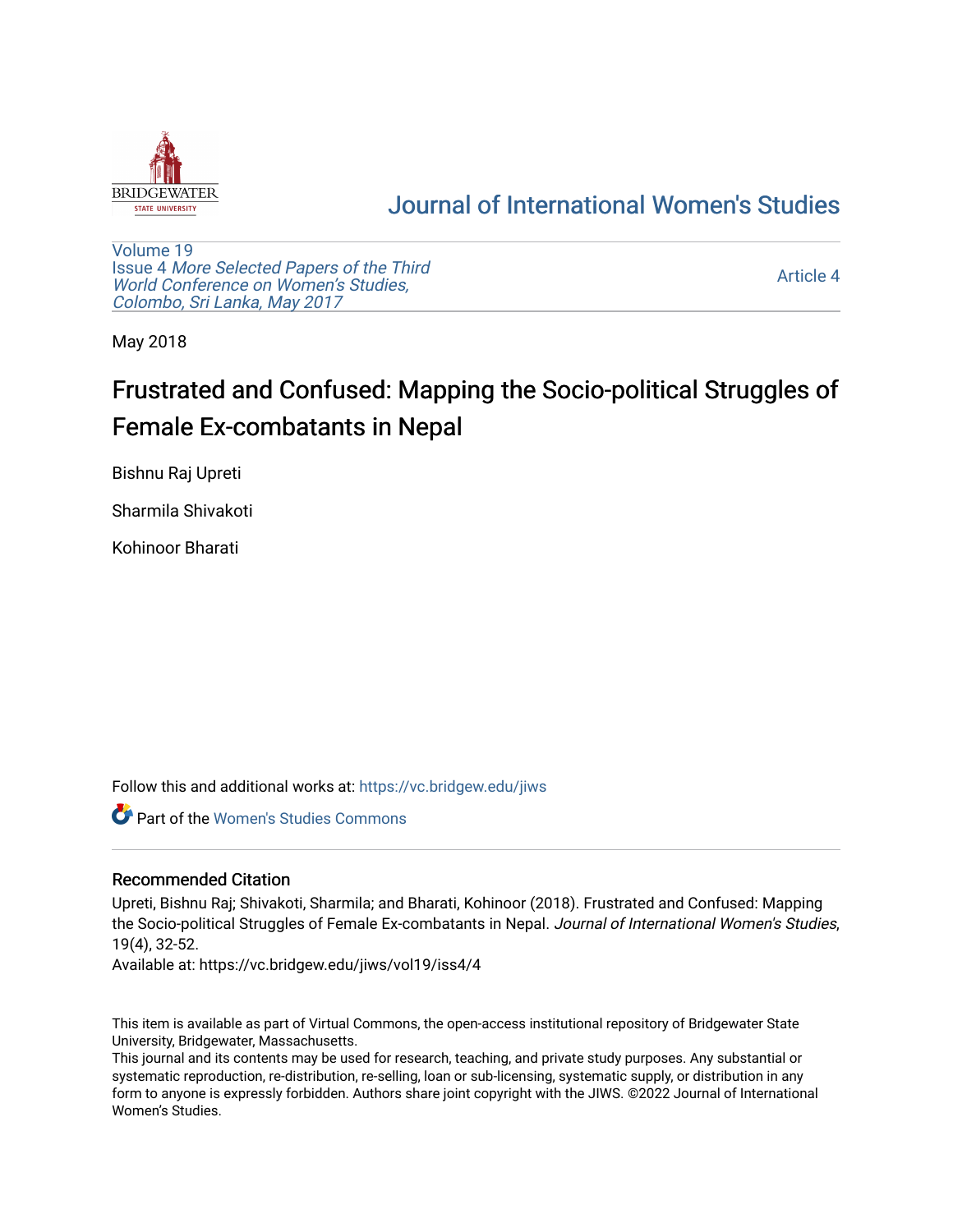Upreti et al.: Socio-political Struggles of Female Ex-combatants in Nepal

This journal and its contents may be used for research, teaching and private study purposes. Any substantial or systematic reproduction, re-distribution, re-selling, loan or sub-licensing, systematic supply or distribution in any form to anyone is expressly forbidden. ©2018 Journal of International Women's Studies.

## **Frustrated and Confused: Mapping the Socio-political Struggles of Female Ex-combatants**  in Nepal<sup>1</sup>

By Bishnu Raj Upreti<sup>2</sup>, Sharmila Shivakoti<sup>3</sup>, Kohinoor Bharati<sup>4</sup>

#### **Abstract**

The Communist Party of Nepal (Maoist) declared an armed insurrection against the State in February 1996; they began to attack police posts and gradually the insurrection was sparked all over the country, lasting for ten years. Consequently, it caused 17,886 deaths, 79,571 displacements, 1,530 disappearances, 3,142 abductions, 8,935 disabilities, and left 620 children orphaned (MoPR 2016). In the armed conflict 20 percent of Maoist combatants were women. After several rounds of negotiations, the armed conflict ended in November 2006, with the signing of the Comprehensive Peace Agreement (CPA) between the Government of Nepal and the then Communist Party of Nepal (Maoist) that demanded disarmament, demobilization and reintegration (DDR) of the Maoist ex-combatants. Among the ex-combatants the DDR process for reintegrating female ex-combatants was more complicated. This paper examines the DDR process with a specific focus on ex-combatants. Focus group interviews, key informant interviews, roundtable discussions, and direct interviews with the female- ex-combatants were the methods used in collecting data, in addition to secondary sources. This paper argues that the DDR was not only contested, but also procedurally flawed, and therefore not able to produce the desired result. Because the DDR was a complex, socio-psychological and politico-economic process and required sensitive handling, key Nepali actors and international supporters failed to properly deal with the DDR. The DDR process was largely gender-blind and therefore, the female ex-combatants suffered more in terms of their social relations, specific needs and achieving livelihood security. The approach of United Mission to Nepal (UNMIN) was one of the reasons; consequently, its engagement was terminated without completing the DDR process mainly because it failed to internalize gender sensitivity and local complexity.

*Keywords*: Armed-conflict, Disarmament, Demobilization, Ex-combatants, Maoist, Peace, Reintegration, Nepal armed conflict

l  $<sup>1</sup>$  This study was supported by the Research Council of Norway and jointly implemented by Peace Research Institute</sup> Oslo and Nepal Centre for Contemporary Research in Nepal. Hence, we would like to extend our sincere thanks to the Research Council of Norway. We are also thankful to Professor Ashild Kolas and Dr Wenche Hauge (PRIO) for their constant supports and intellectual inputs. We extend our heartfelt gratitude to the respondents for their time and sharing crucial information related to their life and experiences. The help of Amit Maharjan and Dristi Upreti from NCCR and PhD student from this project, Debendra Adhikari, is much appreciated.

<sup>2</sup> Bishnu Raj Upreti is Executive Director of a Kathmandu based think tank called Nepal Centre for Contemporary Research (NCCR) and Senior Researcher. He can be reached at: [bupreti@nccr.wlink.com.np](mailto:bupreti@nccr.wlink.com.np)

<sup>3</sup> Sharmila Shivakoti is a Research Officer at NCCR for the last six years. She is working on gender and women's issues, and has a Master's degree in Gender Studies.

<sup>4</sup> Kohinoor Bharati works at NCCR as a Research Assistant. She has a Master's degree in Gender Studies.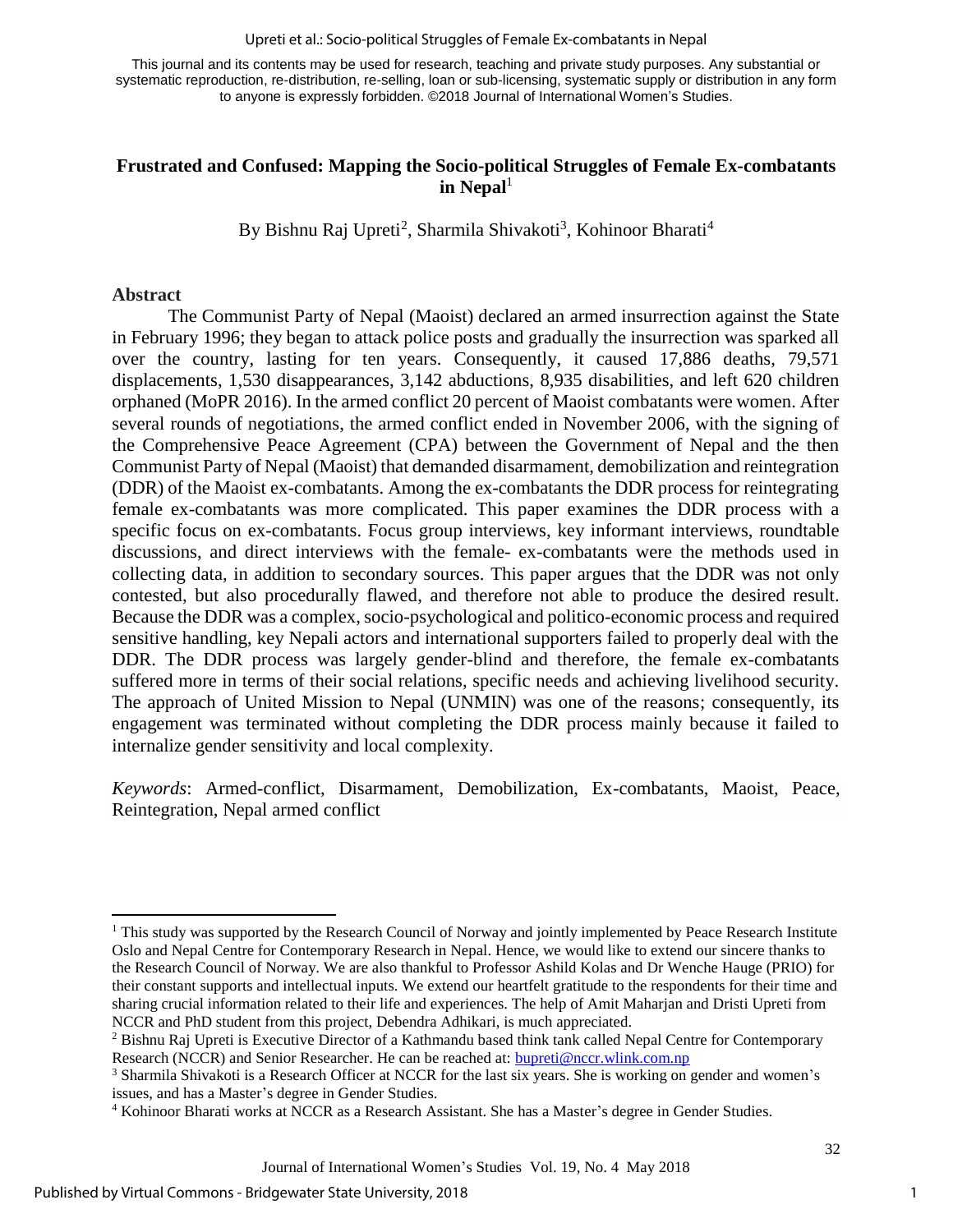## **The Context**

As we recall this history, the period of February 1996 to November 2006 in Nepal is noted as one of the most severe crises brought by the armed insurrection, waged by the [Communist Party](https://en.wikipedia.org/wiki/Communist_Party_of_Nepal_%28Maoist%29)  [of Nepal Maoist](https://en.wikipedia.org/wiki/Communist_Party_of_Nepal_%28Maoist%29) (CPNM) against the State. The armed insurgency was popularized with the phrase "People's War" with the aim of establishing a 'People's Republic' (Timalsina, 2014; Upreti 2090). Before waging the bloody armed conflict, the CPNM submitted a list of 40 Points of demands to the Prime Minister with the ultimatum of 15 days. However, the CPNM started the insurgency by attacking police stations in different districts even before their deadline expired (Subedi, 2013; Upreti 2009; Lamichhane 2015).

One of the vehement claims of the CPNM during the time of insurgency, was to enhance equality and emancipate women from gender–based social and cultural forms of discrimination and violence, and to promote socio-political and economic empowerment of women. Hence, women and girls mainly from rural remote areas and discriminated and marginalized communities were attracted to the CPNM slogans; they joined the insurgency to achieve their emancipation (Upreti *et. al.,* 2017).

Once young girls and women entered into the insurgency mission, they were required to perform new roles as combatants, informers, organizers of cultural events, cooks, logistics suppliers, nurses to treat wounded fighters (Bhatt 2010; Kolas 2017), and even to play the role of girlfriends for the male insurgents (Bhattarai 2016:130; Adhikari 2016:120). Several push and pull factors contributed to women's participation in the insurgency. Discriminatory behavior in their communities, sexual and other forms of harassment by security forces and local feudal elites and hooligans, poverty and inequality, feelings of retaliation, ideological indoctrination, romanticism to join the war, motivation to join by other women of their communities, and finally, fear from the insurgents—especially when the CPNM declared its "one house one combatant" rule, and asked every household to send their son or daughter, or be ready to bear the Maoist punishments (Murthy and Varma, 2016; Kolas 2017; Khadka, 2012; Ariño, 2008).

When the blaze of conflict began in Rolpa, Rukum and Sindhuli districts, these demands affected large parts of the country and posed challenges for various aspects of social, political, cultural and religious dynamics (Gellner, 2015) including death, displacement, dislocation, migration and disappearances of people, physical and social infrastructure (Bhatt and Upreti, 2016; Bhatt 2010). Table 1 offers an overview.

| S.N.                                   | <b>Effects</b>             | <b>Number</b> |  |
|----------------------------------------|----------------------------|---------------|--|
| 1                                      | <b>Deceased Persons</b>    | 17,886        |  |
| $\overline{2}$                         | <b>Disappeared Persons</b> | 1,530         |  |
| $\overline{3}$                         | <b>Displaced Persons</b>   | 79,571        |  |
| $\overline{4}$                         | <b>Abducted Persons</b>    | 3,142         |  |
| 5                                      | <b>Disabled Persons</b>    | 8,935         |  |
| 6                                      | Widows                     | 9,000         |  |
| 7                                      | Orphans                    | 620           |  |
| Source: Bhatt and Upreti 2016, adapted |                            |               |  |
| from Ministry of Peace and             |                            |               |  |
| <b>Reconstruction 2016</b>             |                            |               |  |

## **Table 1: Human cost of the armed conflict**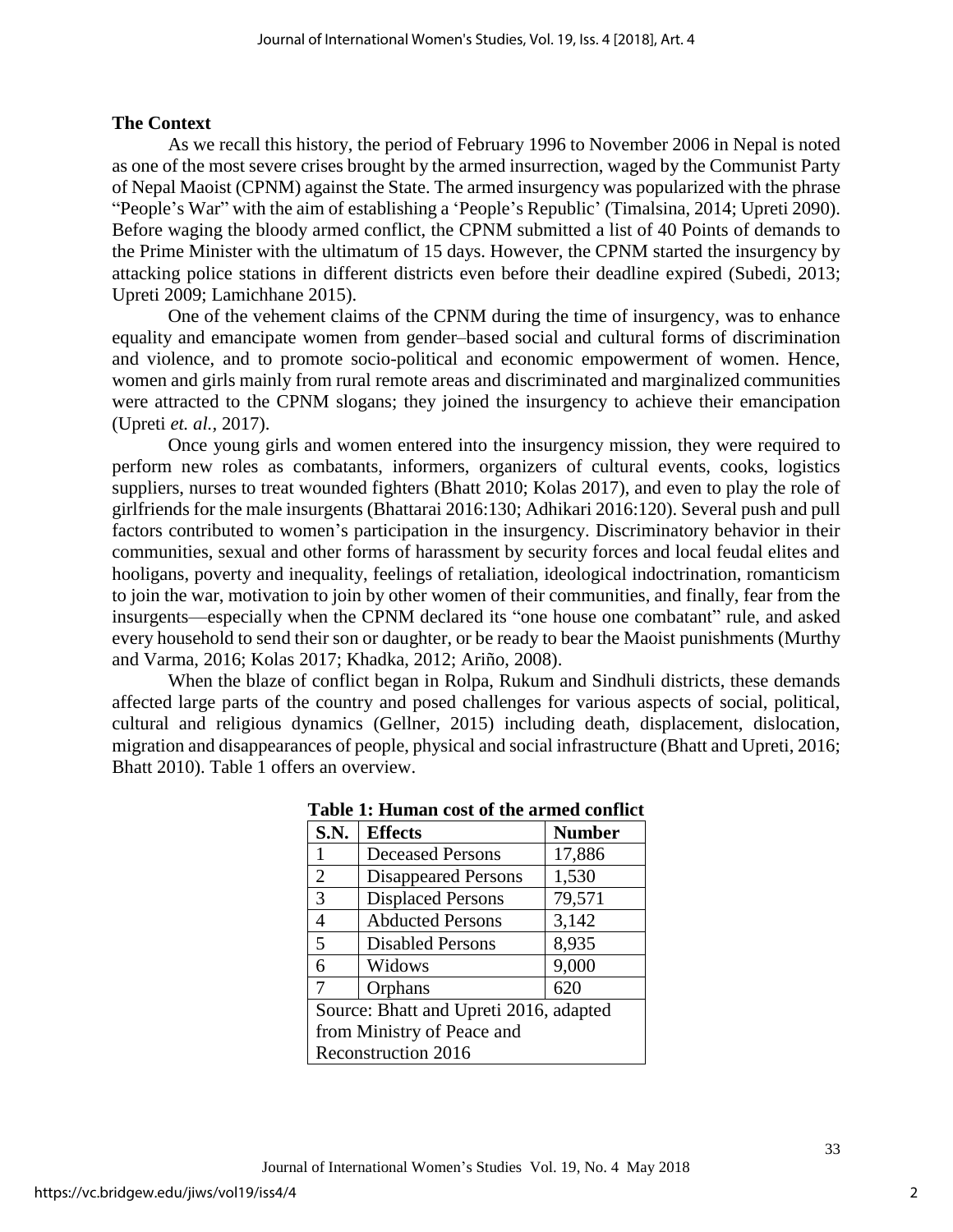During this ten-year period, abductions, killings, torture, and threats became rampant, making the country more hollow and anarchical, each day. The ones who suffered the most were children, young girls and women (Macours, 2011). Thousands of people lost their spouses and were displaced internally; family separation rates increased, and substantial male migration took place afterwards (Rodgers, 2015). The insurgency acquired such a hostile form that it can be characterized as a period of one of the most outrageous human rights violations in the history of Nepal. Table 2 shows the damage to infrastructure during the conflict.

| S.N.                                       | <b>Categories</b>                    | <b>Destruction</b> |  |
|--------------------------------------------|--------------------------------------|--------------------|--|
|                                            | Schools                              | 2,149              |  |
| $\overline{2}$                             | <b>VDC</b> Offices                   | 2,072              |  |
| 3                                          | Municipalities/DDC Offices           | 130                |  |
| $\overline{4}$                             | Government offices at local level    | 1,047              |  |
| 5                                          | Government offices at district level | 986                |  |
| 6                                          | Suspension bridge                    | 101                |  |
| 7                                          | Others                               | 2,032              |  |
| Source: Adapted from Bhatt and Upreti 2016 |                                      |                    |  |

**Table 2: Loss of infrastructure during conflict**

The CPNM fighters had targeted the army bases, police posts, government officials, and banks, bridges, schools, government offices and many other vital features of the infrastructure during the time of the insurgency. The key actors causing human casualties and damage to the infrastructure were the CPNM combatants (and the retaliation of the security forces). Many analysts were surprised with the courage, brevity and tactics of the Maoist combatants who were neither trained professional fighters, nor experienced in such an insurgency. Even more surprising was the participation of young women fighters, who, many said, constituted up to 40 percent of the combatants, although verification by the United Mission in Nepal (UNMIN) confirmed the number as 20 percent of the total fighters (Upreti 2016). In this paper, we examine the dynamics of the female ex-combatants.

## **Objectives and Methodology**

This study has the following interrelated and complementary objectives:

- 1. Examine the process of [Disarmament, Demobilisation, and Reintegration](https://www.files.ethz.ch/isn/20984/RP2006-7web.pdf) (DDR).
- 2. Assess the gender dimensions of the DDR process.
- 3. Examine the social relations of female ex-combatants.
- 4. Assess their livelihood strategies and options.
- 5. Examine the role of international actors.
- 6. Assess the opinion of female ex-combatants on their engagement in the insurgency and their leaders,

This research was a part of the broader three year research project entitled Gender Equality, Peace and Security in Nepal and Myanmar (here in after referred as WOMENsPEACE), which focuses on the gender dimension of disarmament, demobilization and reintegration (DDR) processes in Nepal and Myanmar, and the post-conflict political participation of female and male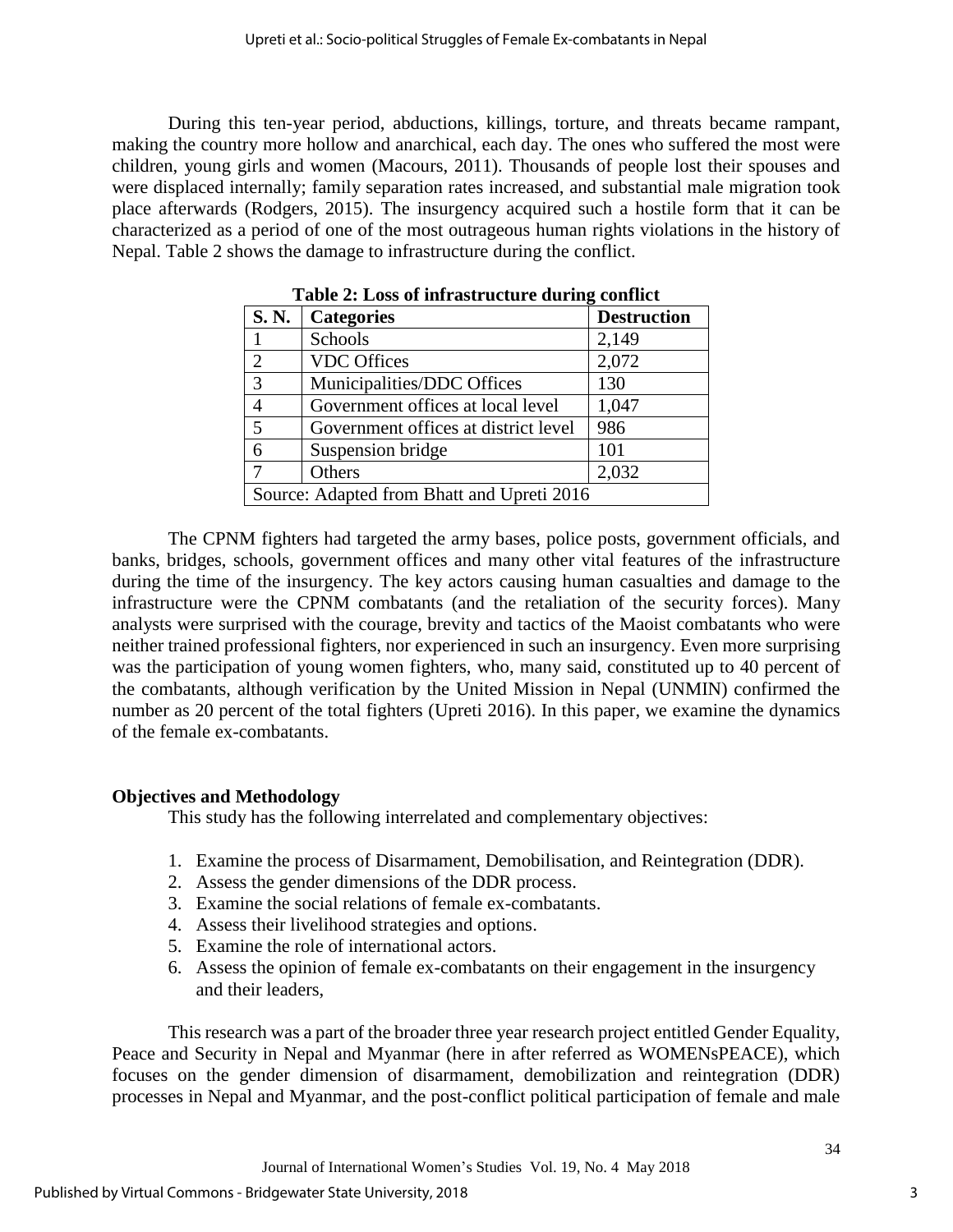ex-combatants with the consequences of DDR processes for post-conflict gender equality, women's and men's social inclusion, and women's rights. However, this paper is limited only to the above stated objectives.

Even though the geographical scope of the study includes the entire country, the in-depth qualitative study was conducted in Chitwan, Kaski and Nawalparasi districts from November 2016 to June 20-17. These sites were particularly important because of dense settlement of the female ex-combatants in these areas.

The research team applied observation, in-depth interviews (with the female excombatants), key informant interviews, focus group discussions, and round-table discussions with the multi-stakeholders engaged in the DDR process. Date/information triangulation was done through the round table discussions and cross check methods. While processing the data/information, we have mainly applied the descriptive interpretative approach.

#### **Findings and analysis**

Findings of this research are presented based on the objectives of the study by using the descriptive-interpretative approach as follows:

#### *[Disarmament, Demobilisation, and Reintegration](https://www.files.ethz.ch/isn/20984/RP2006-7web.pdf) Process*

Once the Comprehensive Peace Agreement (CPA) was signed between the Government of Nepal and CPNM on 21 November 2006, the DDR process was officially initiated. However, the background of the DDR was prepared once the Seven Party Alliance (SPA) and the CPNM signed an understanding informally sponsored by India in November 2005, as some of the provisions of this 12-point understanding were directly related to the DDR. Immediately after signing the CPA, on 8 December 2006, the Agreement on Monitoring of the Management of Arms and Armies (AMMAA) was signed by the two parties with the witness of the Chief of the UNMIN (Upreti and Sapkota 2016).

The UNMIN engaged in the peace process for Nepal, in the spirit of the 12-point understanding. The 5622<sup>nd</sup> meeting of the Security Council held on 23 January 2007, approved the establishment of the United Nations Mission in Nepal (UNMIN) by unanimously adopting Resolution 1740. The resolution was submitted by the UK to the Security Council once an informal understanding was reached with India and China. The UNMIN had four mandates:

- (1) Monitor the management of arms and armed personnel of the Nepal Army and the Maoist army, in line with the provisions of the Comprehensive Peace Agreement,
- (2) Assist the parties through a Joint Monitoring Coordinating Committee<sup>5</sup> in implementing their agreement on the management of arms and armed personnel,
- (3) Assist in the monitoring of ceasefire arrangements, and
- (4) Provide technical assistance to the Election Commission in the planning, preparation and conduct of the election of a Constituent Assembly in a free and fair atmosphere.

As per the provisions of the CPA and the AMMAA the UNMIN had to start the verification process, where the agreed criteria by the AMMAA were to apply to identify the right Maoist combatants. Table 3 shows the overview of the ex-combatants in the DDR process.

 $\overline{\phantom{a}}$ 

<sup>5</sup>See the decision (SC/8942) of 5622nd Meeting (PM) of the Security Council of UN for details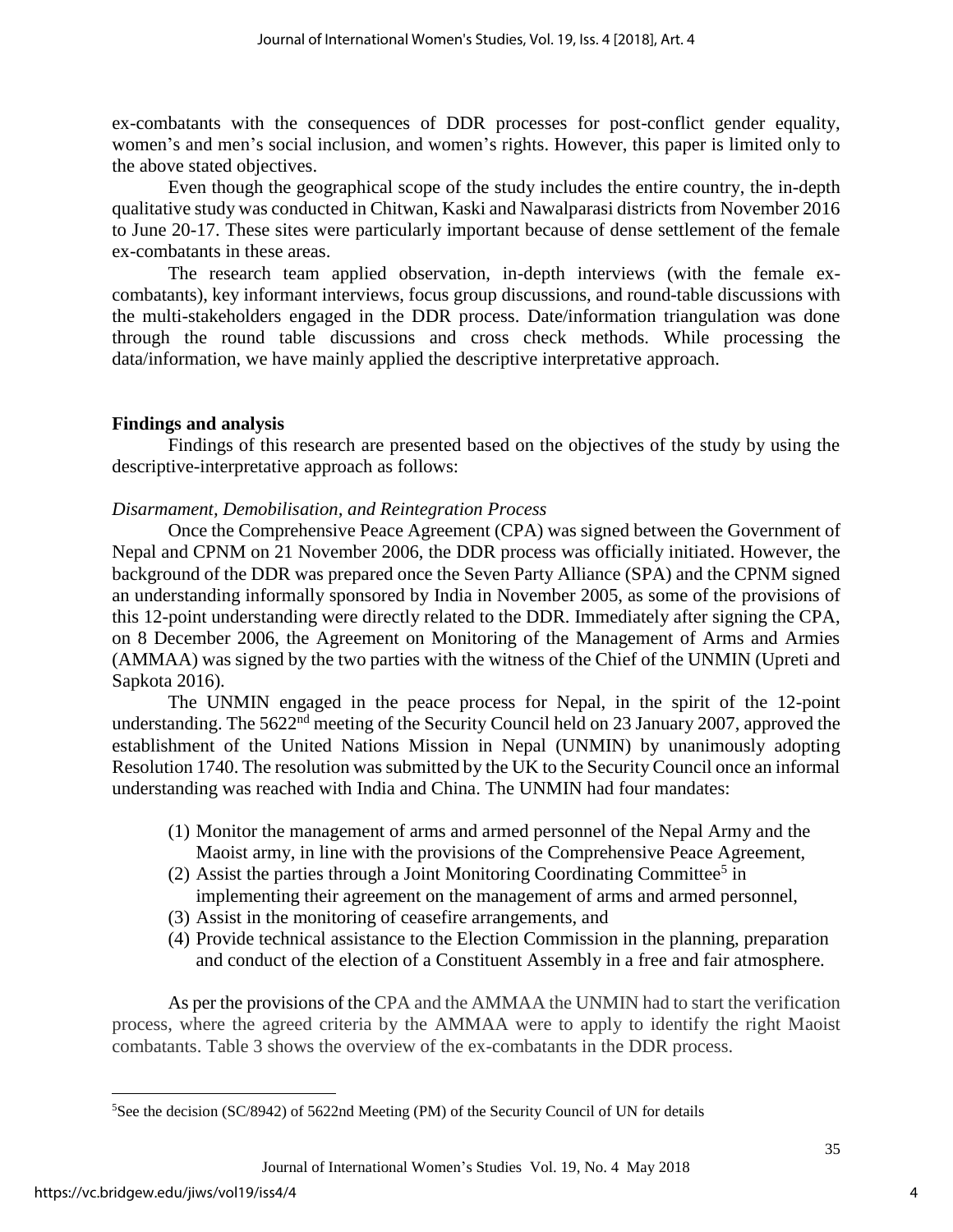| Table 3: Number of total combatants during verification, integration and rehabilitation |  |
|-----------------------------------------------------------------------------------------|--|
| process                                                                                 |  |

| <b>Registration Process</b>                    | <b>Total</b> | <b>Male</b>    | <b>Female</b>  |  |
|------------------------------------------------|--------------|----------------|----------------|--|
| Total participation during verification (lined | 32,250       |                |                |  |
| up)                                            |              |                |                |  |
| Verified by UNMIN                              | 19,602       | 15,756         | 3,846 (19.63%) |  |
|                                                |              | (80.37%)       |                |  |
| Absent during verification                     | 8,640        |                |                |  |
| Arms stored in containers                      | 3,475        |                |                |  |
| Disqualified combatants                        | 4,008        | 2,791          | 1,217          |  |
| Minors (below age of 18 on 25 May 2006)        | 2,973        | 1,987 (66.85%) | 986 (33.16%)   |  |
| <b>Late Recruits</b>                           | 1,035        | 804 (77.07%)   | 231 (22.31%)   |  |
| Present during categorization for integration, | 17,052       | 13,494         | 3,558 (20.87%) |  |
| volunteer retirement and rehabilitation        |              | (79.13%)       |                |  |
| Absent during categorization                   | 2550         | 2,268          | 282            |  |
| Dead during cantonment stay                    | 94           |                |                |  |
| Opted volunteer retirement                     | 15,624       | 12,170         | 3,454 (22.11%) |  |
|                                                |              | (77.89%)       |                |  |
| Opted integration (to join Nepalese Army)      | 1,422        | 1,318 (92.69%) | 104 (7.31%)    |  |
| Opted rehabilitation package                   | 6            | 6              |                |  |
| Source: Adapted from Bhatt and Upreti 2016     |              |                |                |  |

Once, the UNMIN was engaged in the verification process, the ex-combatants were to be placed in the seven main cantonments and 21 satellite centres (Colekessian, 2009), as shown in Table 4.

| SN.              | <b>Main</b>       | <b>District</b> | <b>Satellite cantonments</b>      | <b>District</b>    |
|------------------|-------------------|-----------------|-----------------------------------|--------------------|
|                  | <b>Cantonment</b> |                 |                                   |                    |
| 1.               | Chulachuli        | <b>Ilam</b>     | 1.1 Biplap-Srijana Smriti at      | <b>Ilam</b>        |
|                  |                   |                 | Danabari                          |                    |
|                  |                   |                 | 1.2 Ratna-Shakuntal Smriti Tandi  | Morang             |
|                  |                   |                 | 1.3 Chintang-Sukhani at Yangshila | Morang             |
| 2.               | Dudhauli          | Sindhuli        | 2.1 Kumar Smriti at Tribeni       | Udapur             |
|                  |                   |                 | 2.2 Rambriksha Smriti at Kalijore | Sarlahi            |
|                  |                   |                 | 2.3 Solu-Salleri Jana Kalyan      | Sindhuli           |
| 3.               | Shaktikor         | Chitwan         | 3.1 Basu-Smriti at Tinchowk       | Kavre              |
|                  |                   |                 | 3.2 Bethan Smriti at Namobuddha   | Kavre              |
|                  |                   |                 | 3.3 Pratap Smriti at Kamidanda    | Kavre              |
| $\overline{4}$ . | Jhaltundada       | Nawalparsi      | 4.1 Paribartan Smriti at Thulokot | Kaski-Tanhu        |
|                  |                   |                 | 4.2 Basanta Smriti at Tingire     | Palpa-Arghakhanchi |
|                  |                   |                 | 4.3 Krishna Sen Smriti at         | Rupandehi          |
|                  |                   |                 | Jhingamara                        |                    |
| 5.               | Dahaban           | Rolpa           | 5.1 Mangalsen First at Tila       | Rolpa              |
|                  |                   |                 | 5.2 Jawahar Smriti at Chaupatta   | Dang               |

**Table 4: List of seven cantonments and their satellite centres**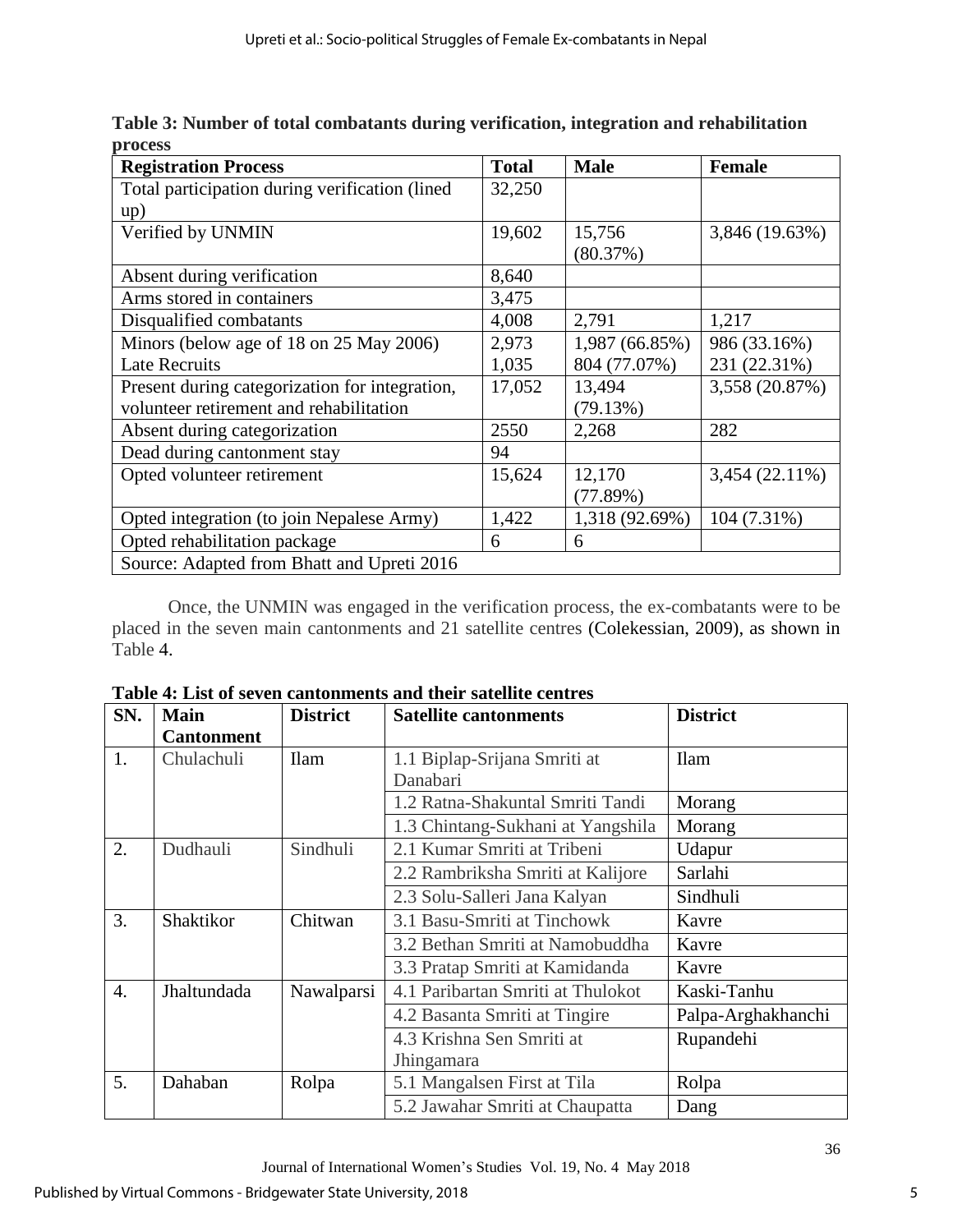| SN. | <b>Main</b>       | <b>District</b> | <b>Satellite cantonments</b>   | <b>District</b> |
|-----|-------------------|-----------------|--------------------------------|-----------------|
|     | <b>Cantonment</b> |                 |                                |                 |
|     |                   |                 | 5.3 Dirgha Smriti at Holleri   | Rolpa           |
| 6.  | Dasrathpur        | Surkhet         | 6.1 Jeet Smriti at Dasrathpur, | Surkhet         |
|     |                   |                 | 6.2 Ghorahi-Satbariya at Lek   | Surkhet         |
|     |                   |                 | Pharsa                         |                 |
|     |                   |                 | 6.3 Pili Smriti at Kalyan      | Surkhet         |
| 7.  | Masuriya          | Kailali         | 7.1 Lisne Gam at Masuriya      | Kailali         |
|     |                   |                 | 7.2 Bahubir Yoddha at Sahajpur | Kailai          |
|     |                   |                 | 7.3 Lokesh Smriti at Chisapani | Kailali         |

After the AMMAA was signed, the government established the Cantonment Management Central Coordinator's Office (CMCCO) and started developing basic facilities such as access roads, temporary shelters, health and drinking water supply, electricity, communications in the cantonments with their own resources and support of the international community (Bhatt, 2010; Timalsina, 2014). The Nepal Peace Trust Fund (NPTF) was created for peace building support and one of the major tasks of the NTFP was to fund/support (essential infrastructure and logistics) the seven main cantonments and 21 satellite cantonments to house the combatants 2009; 2012).

Once UNMIN asked the CPNM to register its combatants, CPNM put forward the lists of 32,250 from which the UNMIN verified only 19,602 as qualified combatants that were comprised of 15,756 men and 3,846 women (Bhatt and Upreti, 2016). The registration and verification process took five years (2007 to January 2011), which according to the CPA, was supposed be completed within six months. As per the provisions of AMMAA, the UNMIN was assigned to monitor the management of arms and armed personnel of the Nepal Army and the Maoist insurgents. In accordance to AMMAA, all the arms, weapons and ammunition of the insurgents and an equal amount from the Nepal Army were to be stored in the double locked containers at the cantonment sites and the Nepal Army Barracks under the monitoring of the UN (Upreti, 2012; Bhandari, 2015).

Among the AMMAA provisions, one, which came out of the Joint Monitoring Coordination Committee (JMCC) at the central level, representing the Nepal Army, CPNM excommanders and UN monitors, was formed for monitoring, reporting, and facilitating the cessation of hostilities. The JMCC established the Joint Monitoring Teams (JMT) to monitor the cantonment levels.

The verification process and residence in the cantonment, especially for women, was not easy. During their cantonment stay, female ex-combatants faced many problems and difficulties. Since the Cantonment Management Office worked under conditions of uncertainty that at any time they might be closed down, the cantonment sites were characterized by inadequate space for accommodations, lack of adequate dining and kitchen spaces, lack of proper water supply and sanitation facilities, lack of electrification and communication capacities, and lack of infrastructure for providing effective health services in the earlier days (Timalsina, 2014). And female excombatants suffered in particular without proper water, hygiene and sanitation facilities Access to such infrastructure was comparatively better for combatants residing in urban areas, even if these services were relatively expensive (Shrestha and Upreti 2017; Subedi, 2014; 2013)**.**

Many of the women ex-combatants had married and given birth in the cantonments. While their husbands opted for integration into the Nepal army, they had to stay back to take care of their children. They were not able to attend relevant training and maternity leave. As a result, they lost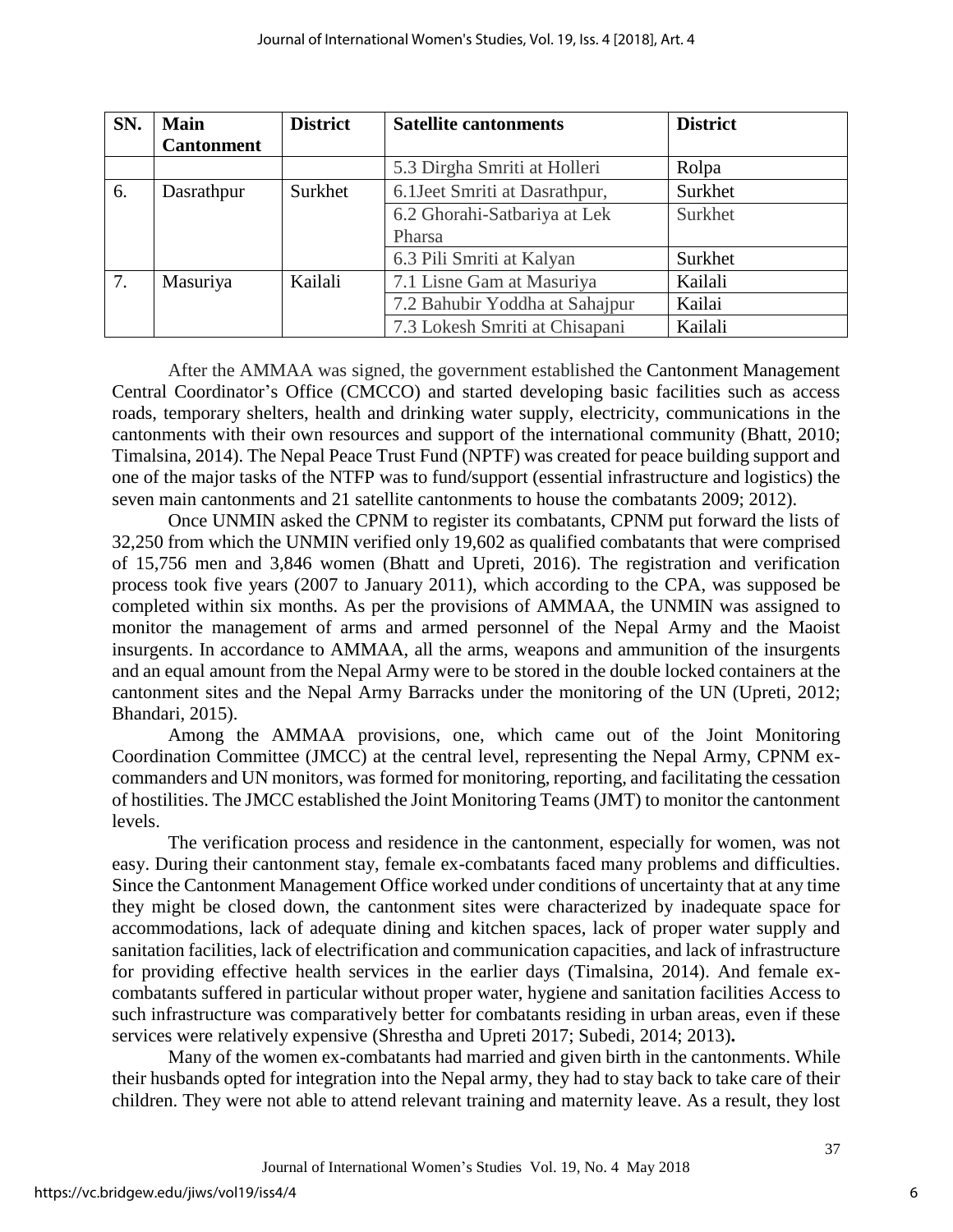many promotion opportunities. Similarly, the ones whose husbands had been severely injured needed regular care, so they too couldn't opt for integration. In addition, some of the women had to leave the cantonments to give birth, and therefore they remained absent during the verification process. Moreover, work divisions did not enable women to opt for integration into the national army. If a husband were to choose integration, his wife would generally opt for voluntary retirement (Bogati, 2014).

#### **Contestations**

As per the provisions of the AMMAA, all the Maoist combatants were to be camped and arms were to be kept in the double locked containers; the ex-combatants had to be integrated, reintegrated and rehabilitated as per the negotiated procedures. However, because of internal conflicts within the Maoist party and lack of common understanding among the major political parties, the demobilization, disarmament and reintegration (DDR) process became too complicated, took far longer than planned and only was completed in 2011, after the UNMIN engagement was terminated by the government, once its role was highly contested by favouring the Maoists and blaming the government (Upreti and Sapkota 2016).

As the process of the DDR became prolonged, the combatants were confronted with a dilemma and a sense of frustration. The main reasons for the length of the DDR process were: a) political parties failed to negotiate the process and outcomes of DDR, and b) the UNMIN was not able amicably to deliver its mandate and fell into controversy. Hence, the meaningful DDR process after the verification was only started following the termination of the UNMIN, because the Special Committee for Supervision, Integration and Rehabilitation of Maoist Army Combatants (SCSIRMAC) provided three options to the ex-combatants. These were: a) reintegration into the Nepal Army under the standard set by the SCSIRMAC, b) voluntary retirement of the combatants with a golden handshake package (cash package), and c) rehabilitation into society with skillrelated training and seed money (Timalsina, 2014).

All 17,052 combatants participated in the final regrouping process because 94 people were reported death between 2007 and 2011. Out of 17052 updated numbers of the combatants, 7344 ex-combatants had opted for voluntary retirement whereas 9702 chose integration into Nepal Army option and only 6 people opted for rehabilitation. Interestingly, 2456 combatants were missing during the process (Bhatt and Upreti, 2016; Bhandari, 2015)**.**

Though there was a heightened sense of scepticism and disagreement from international donors on the cash payment for voluntary retirement, the offer of cash packages between 500-800 thousands rupees, based on the rank and position of ex-combatants, became most popular. The main concern raised by the international community, the gap between the ex-combatants and the local communities (Jackson, 2015), became irrelevant but posed new issues, inlcuding extra vegent espenses and forced donations to their mother party. However, one structural defect of this process was the discrimination between the ex-combatants residing in the cantonment and the so called 'disqualified' 4,008 ex-combatants from the UN verification process—mostly minors (2,973 of which 1,988 were males, and 985 females) and late recruitments (1,035 of which 804 were males and 231 females) (Bhatt and Upreti, 2016). The 'disqualified' did not get money even when they were ex-combatants bcause of the AMMAA provision, which stated that the "disqualified combatants" should be discharged from the cantonments as soon as possible. However, due to protection from the CPNM the majority of the 4,008 disqualified combatants stayed inside cantonments for more than two years instead of discharging them immediately. It was only in 2009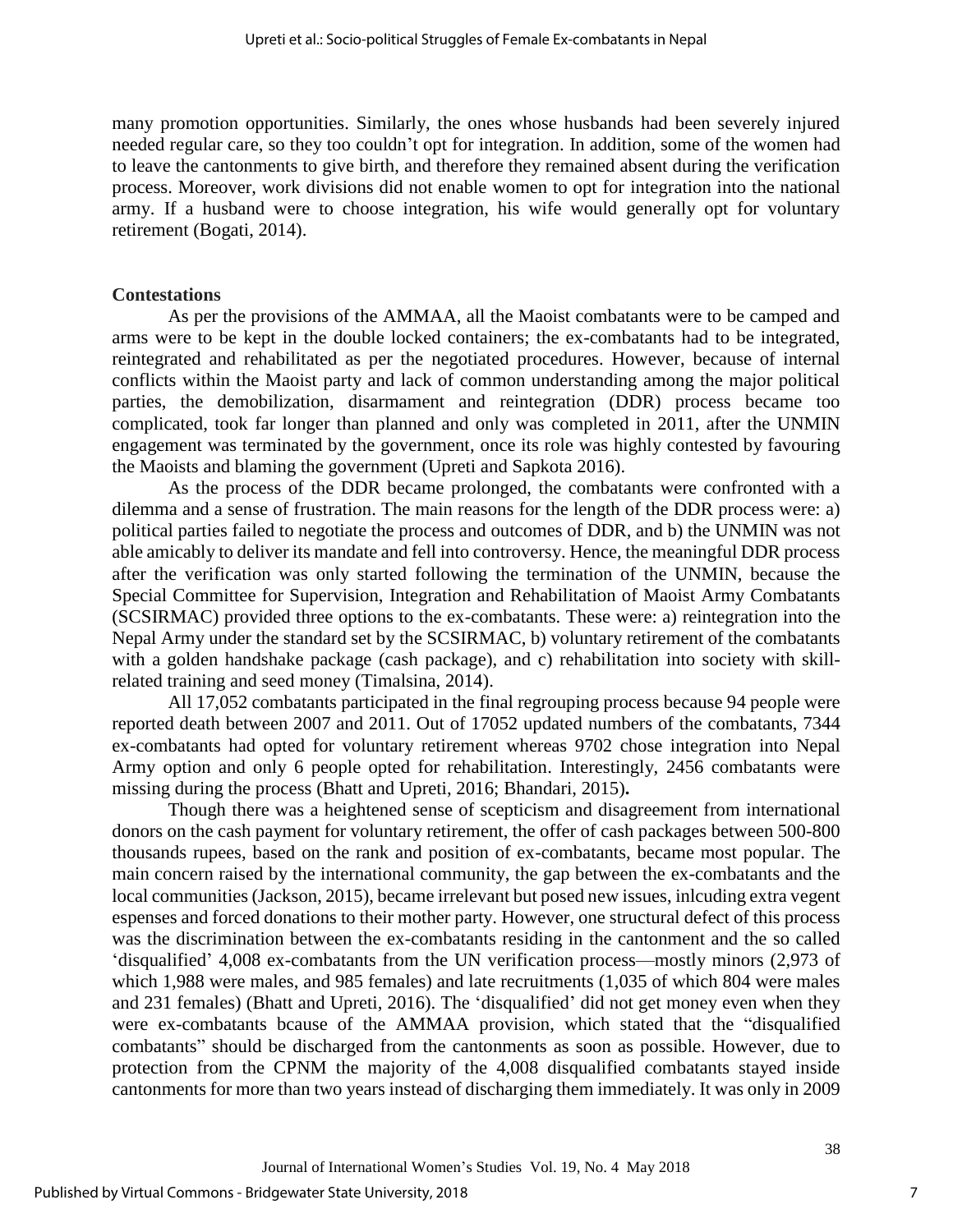an Action Plan was signed between the Government of Nepal, the UN agencies and the UCPN (Maoist) to release Verified Minors and Late Recruits (VMLR).Thus, the process of VMLRS discharge took place only in January 2010. At that time, only 2,394 (60 percent) of the VMLRs were present (Robins, 2016). However, the VLMRs did not get the money allocated for voluntary retirement package that created perennial conflict and tension between the VLMR and the CPNM (Bhatt and Upreti 2016). The disagreement among the major political parties on the modality of reintegration not only created complications for a long time but also contributed to create political distrust and lack of credibility (Upreti and Thapa 2017; Jackson, 2015; Bleie and Shrestha 2010).

Originally, the cantonment period was supposed to be for six months but stretched out for five long years. The paradox, was that those who were verified as minors had become adults by the time of their departure from the cantonment: at the time of the farewell ceremony for the minors on 8 February 2010, there were only about 400 combatants under age of 18. As a result, these combatants at first refused to accept the option of reintegration coordinated by the Ministry of Peace and Reconstruction (MOPR) (Bhatt, 2016). They also vehemently opposed the negative connotation attached to the term "disqualified" ("*ayogya*" in Nepali). They argued that the VMLRs had equally participated and invested their youth and energy on the armed insurrection, but they were label as "disqualified", which brought severe frustration, strong feeling of neglect and a deep sense of humiliation (Upreti and Shrestha 2017; Shrestha and Upreti 2017, Shrestha, 2012).

Once the involvement of the UNMIN was terminated in 2011, despite its efforts to continue, the Secretariat for Special Committee on the Supervision, Integration and Rehabilitation of Maoist Army Combatants (SSCSIRMAC) was assigned by the government of Nepal, as per the understanding between the major political parties, to carry over the DDR process. The SSCSIRMAC then initiated a process to address the concerns of the 17,052 ex-combatants in the cantonments. Consequently, in 2012 all the cantonments came under the direct control of the government of Nepal, which previously had been under joint monitoring and control (Timalsina, 2014; Subedi, 2014).

#### **Cost of the DDR**

It is extremely difficult to find the actual cost of the DDR process because of a) direct and indirect costs associated with the DDR, and b) investments by so many government agencies, donors, INGOs and NGOs. In this section we present some examples of costs incurred in various activities related to the DDR.

According to expenditure details submitted by the Ministry of Peace and Rehabilitation (MOPR) to the Special Committee, altogether NRs 15.02 billion were spent for the management of former Maoist combatants who started living in the cantonments after December 2006. The Central Cantonment Management Coordination Committee office expenditures on food, monthly allowances and miscellaneous was NRs 9,091,162,899 in November 2011. The Peace Building Support Office (PBSO) approved \$10 million in July 2008. The United Nation's Peace Fund for Nepal (UNFPN) has received a total of \$36.4 million in contributions from the governments of the UK, Norway, Denmark, Canada and Switzerland, as well as the global UN Peace Building Fund, and this amount was utilized in the areas of jobs for peace, reparations support, minors, and for the empowerment of female ex-combatants (Bhatt and Upreti, 2016). Moreover, the Ministry of Peace and Reconstruction was established in 2007 to look into the cases of conflict, gather data on conflict-affected people and provide state support to the victims respectively.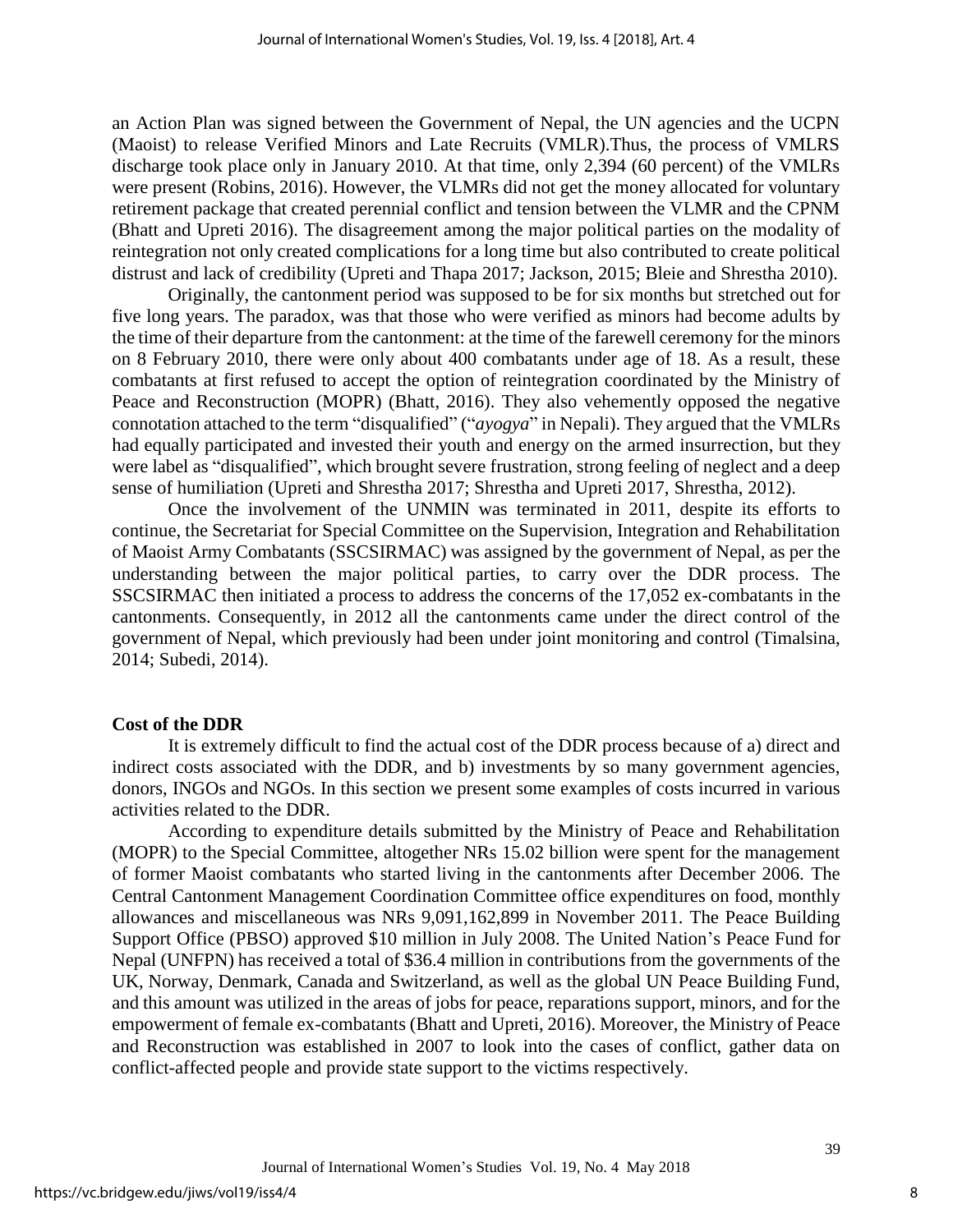To define how the severity of the conflict affected people, four categories were created, including fully disabled, severely disabled, moderately disabled and mildly disabled. A person recognized to be fully disabled (100% disabled) was provided NRs 200,000. Similarly, a person recognized to have impairments of 75% severity was given 75% of the full amount. Subsequently, if a person recognized to be 50%, 40% or 20% impaired, s/he was provided with 50%, 40% and 20% of the amount respectively. In the same way, provision of free medical treatment was made available through the Ministry of Health and Population, under the recommendation of the District Administrative Offices. Under this recommendation, only those whose impairments had been categorized to be of at least 50% severity, were entitled to this facility (Peace and Reconstruction Ministry, 2012). Additionally, scholarship provision for the children of people whose impairments were recognized to be of at least 50% severity, were also available. Similarly, the Ministry of Peace and Reconstruction had also decided to provide a life-long monthly allowance of NRs 10,000 to people who have acquired impairments through the conflict (Lamichhane, 2015:295).

Among the 4,008 disqualified, even though 2,400 of the disqualified (VMLR) were formally discharged in February 2010, 1,615 of those did not come forward to participate in the process, including a large fraction of women who were married and pregnant. And the ones who came forth for the process received a cash payment of just NRs 22,000, around US\$ 285. Similarly, three options were provided that included integration into the Nepal Army, rehabilitation, and voluntary retirement with a cash package. According to the first option, out of 19,602 combatants, a maximum of 6,500 ex-combatants would be eligible to integrate into the Nepal Army (NA) on an individual basis under the standard set by the Nepal Army. The second option of a rehabilitation package, was worth a minimum of NRs 600,000 to a maximum NRs 800,000, and included a provision for educational support and vocational training opportunities. The third option offered a cash package categorized into four levels: those ex-combatants falling in the lowest rank received NRs 500,000 while the three remaining higher categories received NRs 600,000, NRs 700,000, and NRs 800,000 respectively (Subedi, 2014:241).

Out of 17,052 ex-combatants, 15,624 opted for voluntary retirement with a 'golden handshake' support; 1,422 opted for integration into the Nepal Army, and only 6 ex-combatants opted for the rehabilitation package. This amount (cash packages between 500-800,000 rupees provided on the basis of rank and position of ex-combatants) was used to purchase land, build houses; or mainly toward the education and health of their families (Bhandari, 2015). Likewise, the cash was utilized in many sub-sectors and areas including micro-agro-enterprises inclusive of poultry farming, vegetable farming, goat farming, dairy farming, vegetable shops, and non-agricultural microenterprises such as tea shops, retail shops, internet cafe´s, brick manufacturing, soap manufacturing, beauty parlours, foreign employment, and savings in respective banks (Subedi , 2014).

Nonetheless, the Disarmament, Demobilization and Reintegration (DDR) process lacked a focus on overcoming the stigma that female ex-combatants faced and continue to face, during the reintegration process. This stigma has hindered their socio-political engagement and advancement (Colekessian, 2009). In fact, the focus of the reintegration program, was exclusively on providing economic support and allowances, and the concern for the stability, psycho-social counselling, awareness raising, and political and social awareness and integration remained very latent. The reintegration approach was unable to mobilize either men or women ex-combatants as change actors (Khadka, 2012). It was apparent that the process of demobilizing the PLA was the highest priority of political leaders, rather than coping with the specific interests and needs of the excombatants themselves (Gautam, 2011).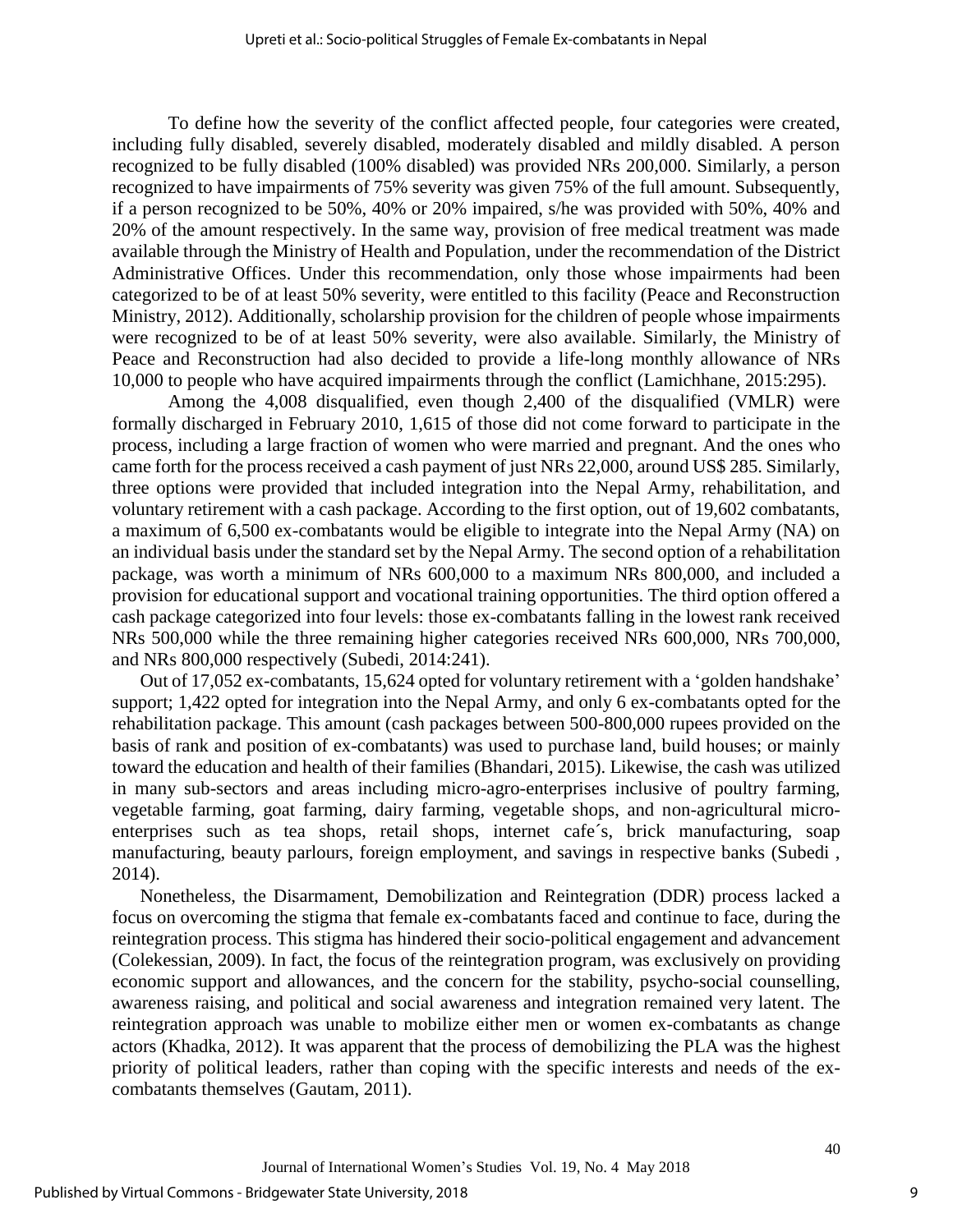#### *Assessing the gender dimensions of the DDR process*

In this post-conflict scenario, men and women have unequal access to resources and men tend to benefit in the DDR process as they tend to be better educated and visible, and have higher mobility (Jackson, 2015). Therefore, special attention towards women and children ought to have been given to make sure that they were not marginalized or excluded. However, in the context of Nepal, the DDR process didn't address gender specific issues and concerns such as motherhood and child care provisions, stigma and ethos attached to the female ex-combatants. Moreover, their psychosocial dilemmas and frustrations were not addressed, nor did the process provide for a follow up on their livelihoods. In many cases, female ex-combatants failed to pursue their general education and vocational training, due to household commitments. Consequently, community perceptions, and community ownership which are inseparable components of gender dynamics and rehabilitation, were left unaddressesd in the reintegrtion process (Colekessian, 2009).

One of the common concerns expressed by all the FDGs during our data collection process, was that the differential needs of men and women were not taken into serious account in the modality of reintegration. When three options of benefit packages were offered, there was no gender sensitive approach adopted and no monitoring of gender aspects of the DDR. Hence, reintegration took place in a very general way, without considering the gender specific needs of female ex-combatants. The reintegration of female ex-combatants into their communities should have been looked after meticulously; however, the DDR approach largely ignored it (Khanal, 2012; Khadka, 2012).

Thus, there was significant stigma attached to the female ex-combatants upon their return to their communities, because of patriarchal domination, a reality that has faced women excombatants globally. Nepalese society does not easily accept inter-caste marriages, widowhood, or the divorced status of the women ex-combatants. Moreover, they were the ones who were blamed for breaking social norms and values. The stress and trauma they experienced in their communities as a result, ultimately led many to explore new options (Robins, 2016).

Furthermore, the disqualified VMLRs were even worse off, because they returned almost empty handed. On top of that, their communities were not welcoming because of their past violent and coercive activities. Because the insurgency did not fulfil the political, social and economic transformations they had promised, community members were held accountable (Upreti and Shrestha 2017b; Khadka, 2012). Livelihood security, good governance, and gender-sensitive politics were not achieved by the insurrection. Instead, the war time rebel leaders were reported to be engaged in corruption, malpractice, nepotism, red-tape, and favouritism. In this context one of the respondents said:

"*Our leaders gave a false dream to us saying that they will change the society for the betterment of poor marginalized, excluded and discriminated Nepali people. However, they exchanged the core objective with their new power and position. Once they held power, they forgot every commitment they made to us and betrayed Nepali people. We are now thrown away and struggling for survival*" 6 .

During the period of our data collection, most of the respondents we interacted with expressed the insecurity in their livelihoods and lack of adherence by their political leaders to their

 $\overline{a}$ 

<sup>6</sup> Ms Geeta Sharma (name changed for security reason), interview to the lead author on 14 February 2017 at Hotel Century, Bharatpur, Chitwan.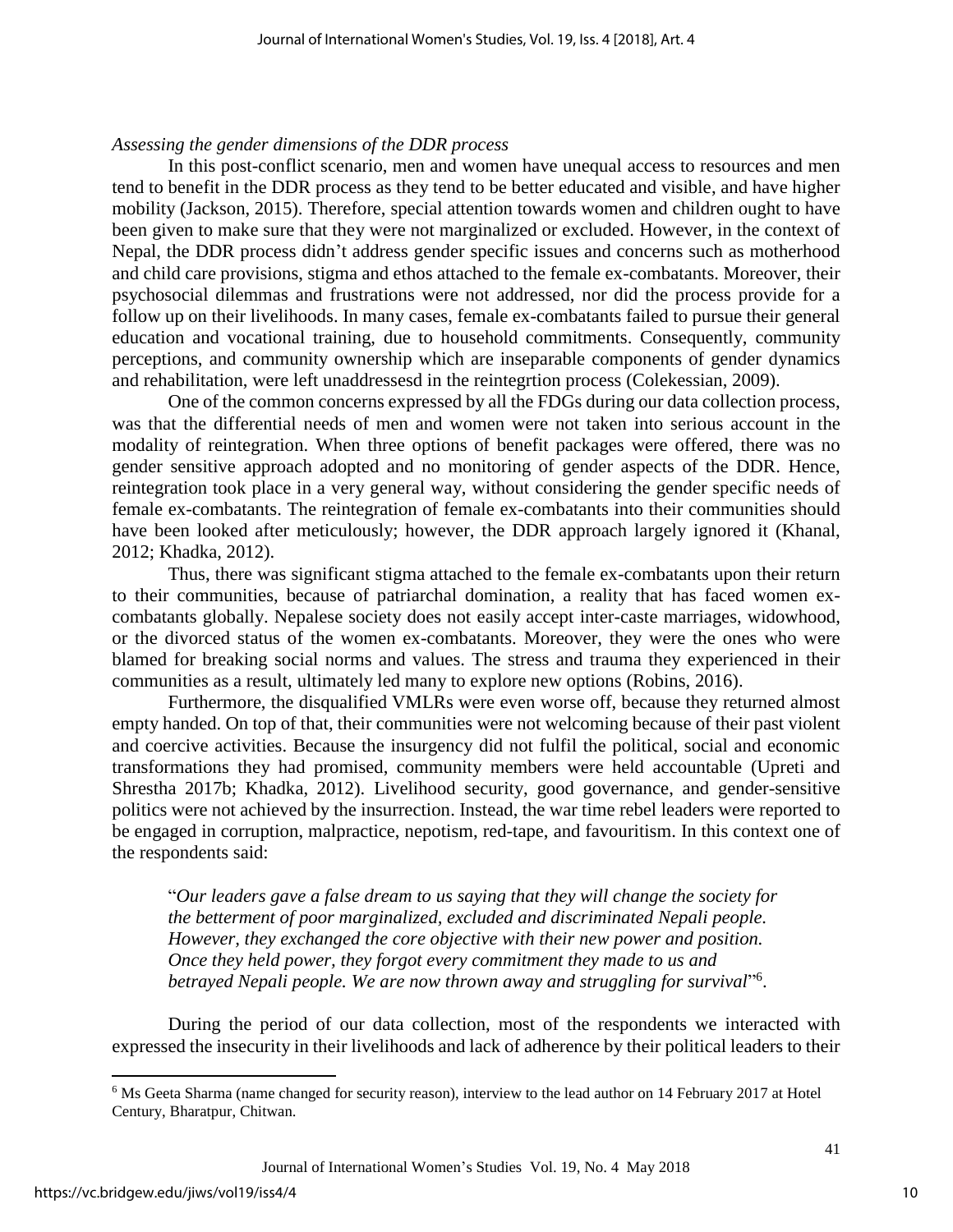commitments. Often the female ex-combatants were angry with their leaders and the key actors of DDR process, frustrated with the difficulties they faced and regretful for spending their productive lives in a war that did not produce the desired results. Facing livelihood insecurity, one of the frustrated female ex-combatant said,

*"My husband and I were both combatants and later we stayed at the Shaktikhor cantonment. While staying at the cantonment we did not get skills training, useful after the reintegration. But we got only training related to the military. Once we left the cantonment with the option of voluntary retirement, we faced many problems. We got eleven hundred thousand (five hundred thousand of wife and six hundred thousand of husband), but this amount was not sufficient to build a good house in an appropriate place. Hence, we have purchased land and constructed a small house by taking a personal loan, to add in the voluntary retirement package. So, we started a small shop. However, we are not able to earn a good income from the shop as we had to sell most of the goods in credit to poor people residing in the area. We spent our productive lives in the war with the hope for change but nothing happened. I am very frustrated, angry and regretful, while I recall what our leaders said during that time, and what they are doing now. Now I am not interested even in talking about this issue and want to detach from politics<sup>7</sup>"*.

One of the main reasons for the frustration of the ex-combatants was the political and personal behaviour of the CPNM senior leaders, as they were completely absorbed in power politics forgetting to their cadres who committed themselves to what they thought was a hopeful ideology, only for them to grab power.

## *Social integration of female ex-combatants and their relations with the community*

During the insurgency, female combatants were actively engaged in all combat and guerrilla units active in militancy operations. They held responsibilities equal to male combatants (Bhandari, 2015). However, their post-conflict scenario stands in stark contrast to that of the male ex-combatants. Because of biological differences, such as pregnancy and associated reproductive activities, Nepalese society attributes different socio-cultural expectations to women, assigning them nurturing and care work. Moreover, their biological needs were neglected: pregnant and nursing women did not receive gender friendly facilities. Nor were they eligible for reintegration raining while in the cantonments. They were unable to obtain proper childcare, and the cantonments lacked even the minimum facilities (e.g., separate toilets, breast feeding spaces, etc.). Even after the cantonment period, the DDR program failed to acknowledge specific gender needs and the security issues related to community affirmation of traditional roles and stigmatization of women (Upreti and Shrestha 2017a; Colekessian, 2009). The integration of female ex-combatants into society became increasingly complicated, facing numerous difficulties such as resistance to inter-caste marriages, widow-marriage, and love marriage. Women were ostracized far more than men for these forms of marriage.

One of the conclusions of the FGDs was that the female ex-combatants faced the most difficult situations when they returned to their communities of origin, or their husbands'

 $\overline{a}$ 

<sup>7</sup> Ms Pramila Parajuli (name changed due to security reason), former combatant currently staying at Padampur-8, Simalbasti Chitwan. The interview was taken on 14 February 2017 at Bharatpur.

Journal of International Women's Studies Vol. 19, No. 4 May 2018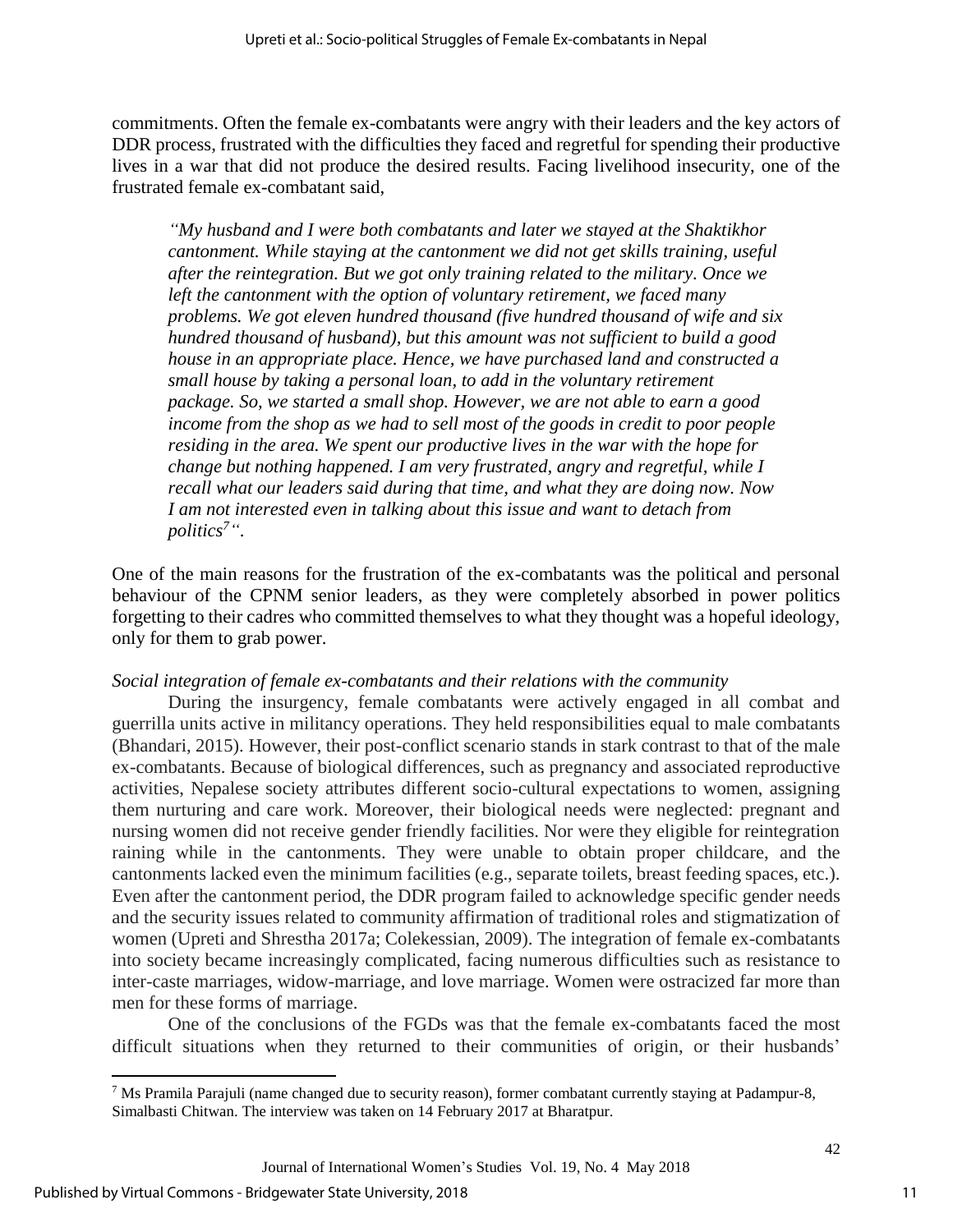communities of origin. In many cases they were unable to cope with the situations, and had to leave, moving to urban centres or other towns. The most difficult and stressful situation for female ex-combatants was created by the social rejection of inter-caste marriage, as compared to their male partners. However, even in moving to new areas, this was not so easy to overcome; therefore, they often ended up living nearby the cantonments where they had spent five years. Previous research findings also show that the rejection rate of female ex-combatants was higher than their male counterparts (Bhatarai, 2016).

In addition to the difficulty of social reintegration, women ex-combatants also faced challenges in terms of income generation activities. These were mainly nominal financially, because their major priority became caring for and rearing their children, given the lack of social support networks. Essentially, women ex-combatants returned to a condition of domestic servitude. In addition, the highly masculinised institution of armed combat contributed to the myth that female combatants are highly aggressive or highly sexual. In this case, when women and girls lack community or family support and have limited financial opportunities in post-conflict situations, they are more vulnerable to human trafficking and pursue commercial sex work (Fajardo, 2010; Falch, 2010; Colekessian, 2009); this in turn reinforces the stereotype.

Without decent qualifications, many of the ex-male PLA members went abroad, leaving their spouses alone. Left alone, in conditions of social marginalization, contributed to the disintegration of their families and their own despondency. During the war, women experienced greater flexibility in terms of sexual relations, marriage, and divorce (Gautam, 2011). The CPNM negotiated and organized marriages, allowing for flexibility; however, after the conflict and the cantonment period, these conditions reverted to previous practices. In addition, during our fieldwork, we learned that gender-based and sexual violence were common both during the war and subsequently. As is well-known, survivors of rape and sexual assault experience fear, anger, distress, stress, weakness, aggression, guilt, shame, agitation and recurring nightmares for a relatively long time. Yet these were latent and remained underreported and unaddressed. And to their dismay, none of the government after-relief programs or packages included assistance for victims of sexual violence (Fajardo, 2010). In fact, social problems that erupted during the course of the conflict have still not been addressed. Issues of transitional justice, gross human rights violations, merciless killings, disappearances, impunity, rape and torture were neglected, and hardly discussed (Bhatt and Upreti, 2016). All of these factors negatively contributed to the difficulty of female ex-combatants as they sought to re-integrate into society.

The post-conflict reintegration process has, in fact led to the disempowerment of women ex-combatants, except for those 104 (7.31%) women who selected to integrate into the Nepal Army. The Nepal Army has implemented the Directive on Gender Conduct, 2014, and although the experience of the 1.91% of army members who are women—still a far cry from the 20% mandated under the agreement—has not yet been studied from their perspectives, women soldiers are legally accepted as equals to men (Bogati, 2014, 11). Moreover, for those who did not obtain the skills related trainings, in accordance with their skill need, age, education, interest and suitability to their local conditions, unemployment became the norm. First they aren't eligible enough in this competitive job market and the second; they have their family responsibility with most of their husbands abroad, so this has restricted their mobility (Shrestha and Upreti, 2017; Subedi, 2014).

It was reported in both the in-depth interviews and the FGD that the self-esteem of female ex-combatants was demolished in part by socially levelling them as vulnerable, fragile, weak and incompetent, based on their engagement in the armed conflict. Instead, some of the local elites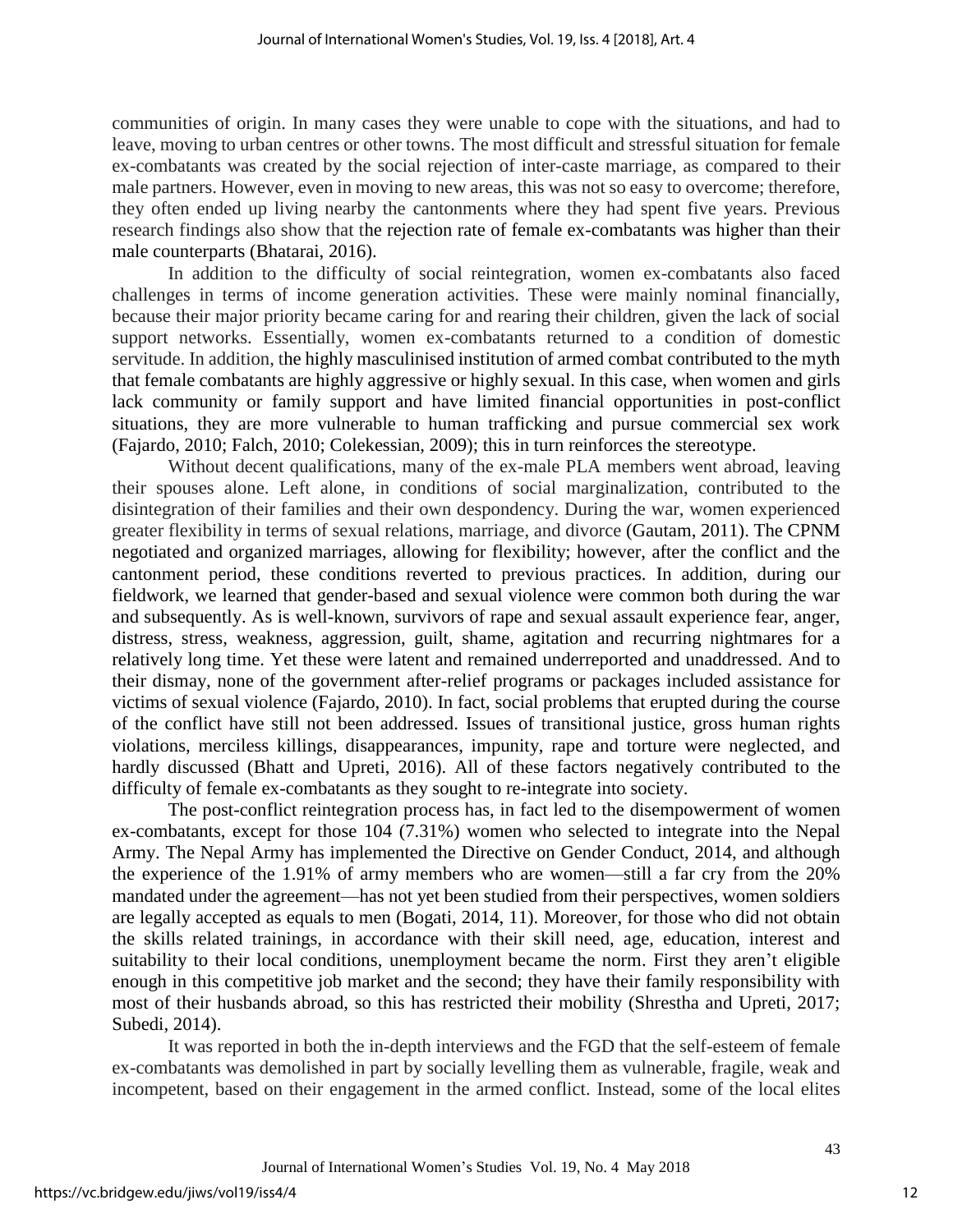from opposition parties deliberately humiliated them. In this context, one of the respondents said, *"I was frequently humiliated by the feudal elites against whom we fought earlier. Once I return*  back to my home village, they started humiliating us as revenge strategy. So, I did not feel *comfortable staying in the village."<sup>8</sup>* Another respondent said, "*Often people in my community, especially the elderly, looked at me with an eye of awe and sympathy, undermining my inner strengths, and making me feel rebellious and angry. But I have to be calm as the situation is not in my favour"*. Political leaders is also expressed similar views toward female ex-combatants. The evidence of such a masculinist perspective is indicated in the exclusion of women from the peace negotiations and the DDR process (Shrestha and Upreti 2017; Hauge, 2015).

Transformational and liberatory gender roles have the potential to create positive change in post-conflict societies. However, because Nepali society is patriarchal, and the mind-set of the political leaders is both feudal and gender-blind, they are unable to envision such transformations. In short, the frequent inter–caste, inter—ethnic and widow—marriage between ex-combatants encouraged by the CPNM during the war, to demonstrate their radical agenda and to manage the sexual need of the fighters, became a severe social burden and barrier in post-conflict social reintegration for women (Upreti and Shrestha, 2017b). The respondents to the key informant interviews also confirmed that the vast majority of such marriages did not survive because of nonacceptance and resistance from the community. Extra-marital affairs were also common, while partners were separated, when men went to work abroad, creating additional suffering on the part of the female ex-combatants.

#### *Livelihood Strategies and options of female ex-combatants*

Livelihood security was one of the major concerns for the ex-combatants in general and female ex-combatants in particular (Upreti, 2009). Most of the ex-combatants have used the financial packages they received while opting for voluntary retirement. Many have selected to use their money to purchase land, to build houses and for the upbringing and education of their children. They have also started small businesses such as retail shops, and transportation businesses (Robins, 2016). Previous studies (Bhandari 2015, Shresth and Upreti, 20017) confirm liveliehoods acquired through small businesses including retail shops, small hotels, tea-shops and stationary shops. Some female ex-combatants have collectively invested in vegetable, fish and mushroom farming; rearing cows, goats and buffalo; and some male ex-combatants have migrated to Malaysia, the Gulf countries and India (Bhandari, 2014). Surprisingly, ex-combatants were reluctant to engage in agriculture. Their reluctance to do so and to reject the training packages in the agricultural sector were the result of both the Maoist leaders' and combatants' feelings that such work would undermine their status and morale as brave fighters of the 'Peoples Liberation Army'.

Additionally, the CPNM and its leaders, as well as the senior ex-combatants (in charge of cantonments) also vehemently opposed vocational training for similar reasons. They felt that such training undermined their contributions as fighters, and that sewing or goat farming training were not appropriate for them. (Subedi, 2013). Hence, institutionally organized skills training was not an option. However, once large number of ex-combatants left the cantonments and began their normal civilian lives, they encountered a need for such training and some of the donor organisations capitalised on this situation, and began to mobilize NGOs as facilitators.

 $\overline{a}$ 

<sup>&</sup>lt;sup>8</sup> Interview with Ms Gita Parajuli (name changed due to security reason) in Chitawan in February 2017 by the author.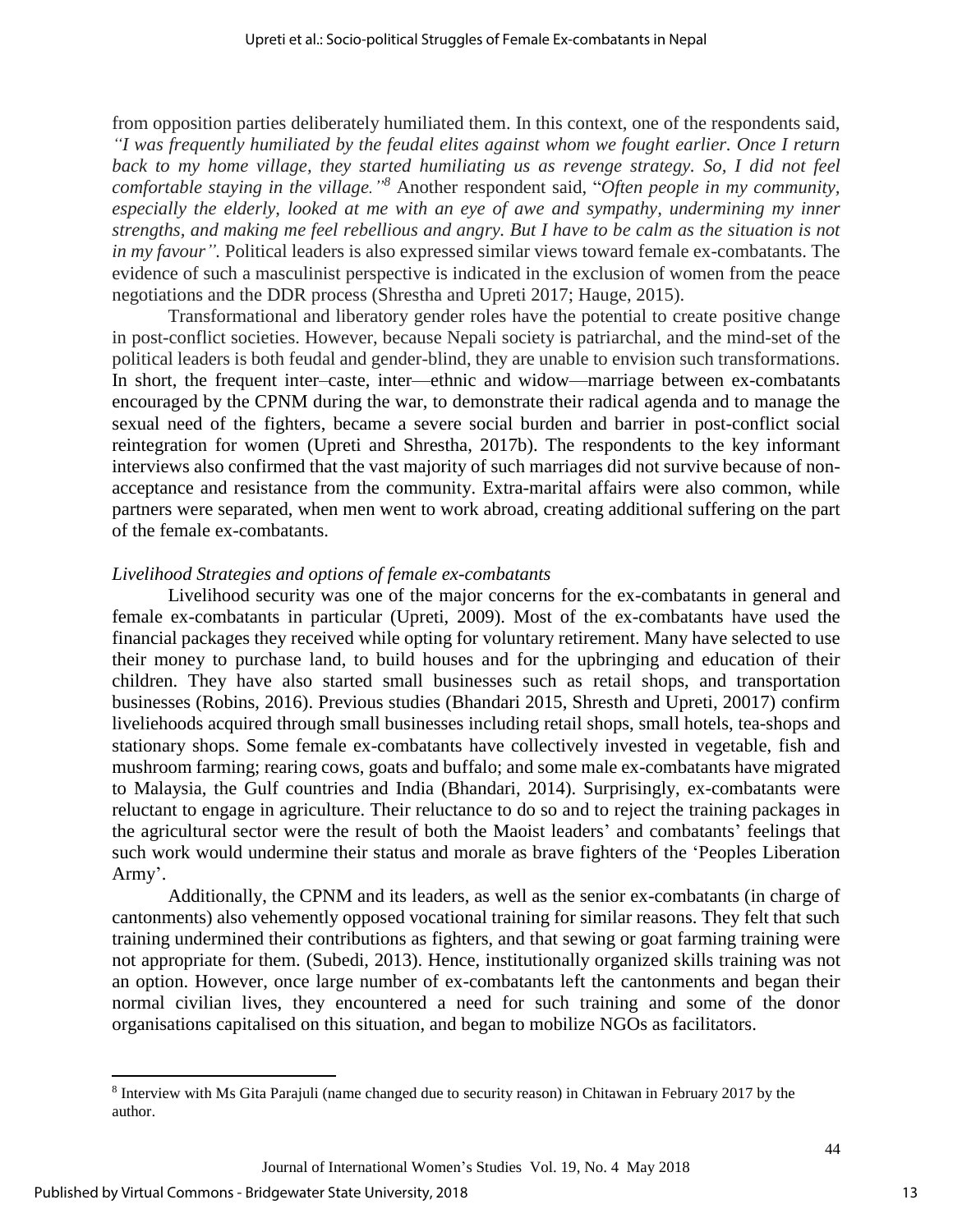The DDR process practically ignored the job creation and employment aspects of excombatants. Even when there were some cosmetic activities, they were of poor quality (Subedi, 2013) and opposed by the ex-combatants. There were neither concrete plans for skills training, nor proper mapping of jobs and their availability in the job market, resulting in a struggle to find suitable livelihood options. An earlier study of livelihood patterns (Robins, 2016) demonstrates that the most common livelihood (40%) was small business. Further, 20% of ex-combatants worked either on their own or rented land, while 14% were engaged in daily labour; 17% received support from a spouse working abroad, or in Nepal, while 10% assert that they have not acquired any stable source of income.

This scenario created greater stress for women, largely because of childrearing responsibilities and their dependence on spouses working abroad. They shouldered a triple burden of reproductive, productive, and communal work roles. One of the respondents of the in-depth interviews said of her situation:

*"I am facing a very difficult situation because I have to perform three roles: bearing and rearing of children, managing household chores and generating earnings to sustain my family as well as contributing to the community as a member of the committee. My husband is physically weak due to his war time injuries, and therefore not able to generate an income. Our party has abandoned us and the reactionary government has not supported us. In this circumstances, I am helpless, hopeless and regretful for joining the insurgency" 9 .*

As a survival strategy some of the ex-combatants have engaged in cooperatives, users group, VDC activities, Community Forestry Groups, Mother's Groups and Clubs, Community Based Organizations, School Management Committees, Ward Citizen Forums and Youth Clubs., although the participation especially is relatively low particularly among the women (Bhatt and Upreti, 2016). For those who have joined such groups, their networking has provided them with feelings of security and offered greater awarenes of their options for livleihoods.

## *The Role of UNMIN and other international actors*

Many international actors were engaged in Nepal's peace process including India, the USA, the UK, and some European countries--Switzerland, Norway, Denmark, Germany (Upreti and Sapkota 2016). A number of United Nations agencies (UNMIN, UNDP, UNHCHR, UNOCHA); however, the UN became directly engaged at a later stage. The roles of these actors were unclear, contested and confusing as we examined the DDR process.

The 5622<sup>nd</sup> Meeting of the UN Security Council approved the establishment of the United Nations Mission in Nepal (UNMIN) by unanimously adopting Resolution 1740 (23 January 2007). The Resolution was presented to the Security Council, by the UK, after reaching an informal agreement with India and China. The UNMIN contained the following four mandates (Upreti and Sapkota 2016):

 Monitor the management of arms and armed personnel of the Nepal Army and the Maoist army, in line with the provisions of the Comprehensive Peace Agreement,

 $\overline{a}$ 

14

<sup>&</sup>lt;sup>9</sup> Interview with Ms Pramila KC (name changed due to security reason) at Chitwan on 13 February 2017 by one of the authors.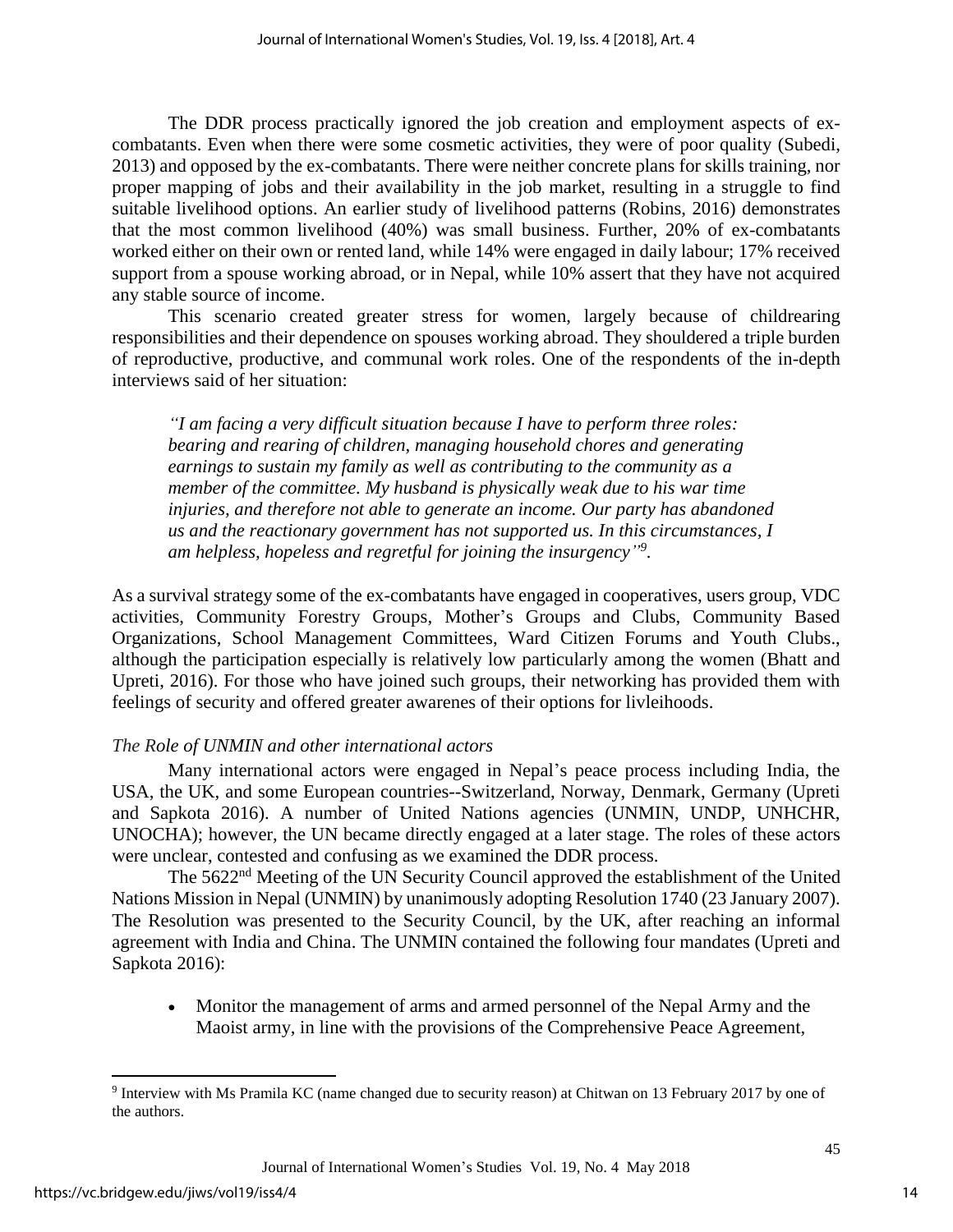- Assist the parties through a Joint Monitoring Coordinating Committee<sup>10</sup> in implementing their agreement on the management of arms and armed personnel,
- Assist in the monitoring of ceasefire arrangements,
- Provide technical assistance to the Election Commission in the planning, preparation and conduct of the election of a Constituent Assembly in a free and fair atmosphere.

However, once the UNMIN started work in Nepal it fell into numerous controversies especially on the issues of the management of cantonments dealing with the Maoist ex-combatants. Commenting on this, the Leader of the Nepali Congress Party and former Foreign Minister, one of the key members of the DDR decision-making process, Dr. Prakash Sharan Mahat said in an interview: "*There were issues with the integration and rehabilitation of the Maoist combatants too, and it was not handled well. Even the United Nation's Mission in Nepal (UNMIN) role was not that satisfactory towards the end" (Upreti and Sapkota, 2016:71)*.

Likewise, in this context, Kul Chandra Gautam, former Assistant Secretary General of the UN wrote in his recent book<sup>11</sup>

*"In September 2010, UNMIN had prepared a report of the Secretary-General to the Security Council (S/2010/453) on the status of Nepal's peace process recommending further extension of UNMIN's mandate This report was so unbalanced and objectionable that four former Foreign Ministers of Nepal coming from different political parties –KP Sharma Oli, Chakra Bastola, Ram Sharan Mahat and Prakash Chandra Lohani –wrote a joint letter of protest to Secretary-General Ban Ki-moon. As former foreign ministers, and strong supporters of the United Nations, they registered their objection to the tone and content of the whole report and pointed out several specific paragraphs which were against the letter and spirit of Nepal's Comprehensive Peace Accord and related agreements. They objected the report's treatment of Nepal's national army on par with the former rebel force, whose members were in temporary cantonments awaiting integration and rehabilitation. They also objected the report essentially treating the Government of Nepal on par with the Unified Communist Party of Nepal (Maoist)"*.

According to Jha (2013), the UNMIN was criticized on three fronts: 1) for allowing Maoists to get away with not registering all the weapons in the cantonments; 2) verifying thousands of combatants who had never been part of the PLA, and 3) failing in its tasks of supervising the cantonments. However, Maoists were more positive towards the UNMIN. In this context, Mr. Dina Nath Sharma, one of the negotiators from the Maoists, who was actively engaged in the formal and informal dialogue process said: "*The flexibility and trust between top leaders of the major political party was the strength of our process. Also, the support of the international community*  especially that of the UNMIN, was positive too<sup> $12$ </sup>". The major sources of their trust were their frequent and intimate engagements in settling many contentious issues and frequent private visits and meetings. For example, the close relationship between late Prime Minister Girija Prasad

 $\overline{a}$ 

 $10$  See the decision (SC/8942) of 5622nd Meeting (PM) of the Security Council of UN for details

<sup>&</sup>lt;sup>11</sup> Gautam Kul Chandra (2015), Lost in Transition: Rebuilding Nepal from the Maoist mayhem and mega earthquake. Kathmandu: nepa~laya.

<sup>&</sup>lt;sup>12</sup> Interview with Mr. Daman Nath Dhungana on Feb 7, 2016 at Kathmandu by the main author of this article.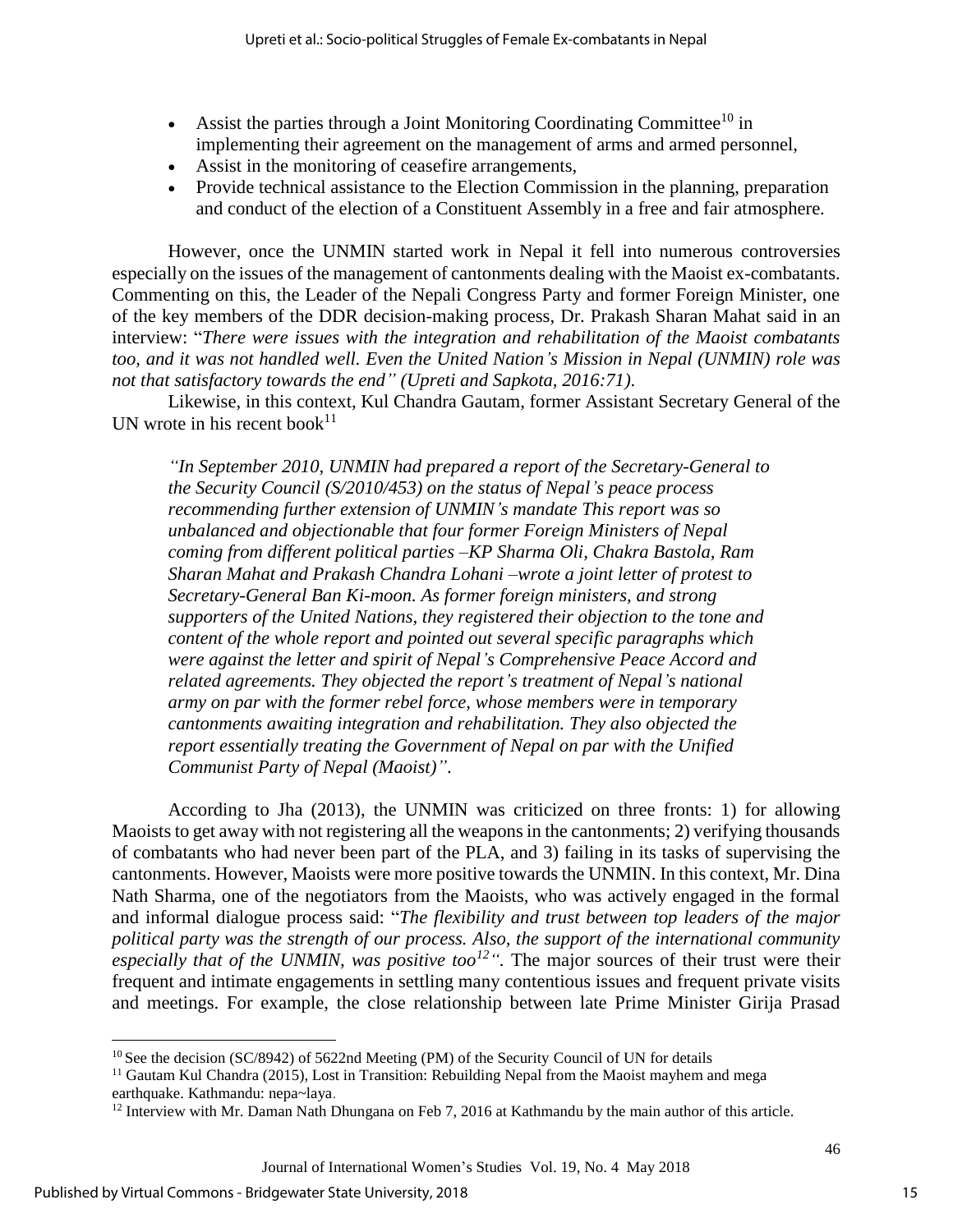Koirala and Maoist leader Pushpa Kamal Dahal was significant in reaching crucial decisions (e.g. holding of CA elections).

Right from the start, UNMIN faced deep mistrust and vehement criticisms on several fronts: its interests and engagement in dealing with Terai agitation beyond its mandate, favouring CPNM against other parties, a slow and bureaucratic in response and the ill-intention of prolonging the mission by not settling the process in time<sup>13</sup>. Finally the government did not further extend its 4<sup>th</sup> renewed tenure on 15 January 2011 and it had to go without completing the main task (Upreti and Sapkota, 2016; Bhandari, 2015).

There was also strong of the UN creating parallel structure. For example the UNDP had created a spate United Nation's Peace Fund for Nepal (UNPFN) even when there was a government led multi-donor Nepal Peace Trust Fund (NPTF) to support Nepal's peace and DDR processes. By the year 2011, the UNFPN had spent almost \$35 million through its own 19 projects to be implemented by 12 UN agencies. This large sum of money used in the name of support to the discharged minors and female combatants, created jobs for peace and helped to develop truth and reconciliation and disappearance commissions (Bhatt and Upreti, 2016). However, the key informants shared that not even 10 percent of the allocated money reached its actual targets. They believed that the extremely expensive UN operation and its power-centric approach was focused on maintaining contentment at the top levels of the bureaucracy. They claimed this was one of the several reasons for the failure of the UNMIN.

Once, the UNMIN's request for an extension was approved by the government and its engagement was terminated, the Secretariat for Special Committee on the Supervision, Integration and Rehabilitation of Maoist Army Combatants began a fresh DDR process by categorizing and re-verifying the 17,052 ex-combatants who stayed in the seven cantonments and the 21 satellite centres (Timalsina, 2014).

Since donors were active in different dimensions of the DDR, the Deutsche Gesellschaft fur International Zusammenarbeit (GIZ) and the Norwegian Embassy in Kathmandu was able to financially support ex-combatants in their School Leaving Certificate (SLC) examinations inside the cantonments. This enabled many ex-combatants to complete a high school education and obtain a SLC degree. Nonetheless, high school graduations were not sufficient for these excombatants participate in a competitive job market. Ex-combatants still lacked vocational and skill –based curriculum and opportunities (Subedi, 2014). Donors were in a hurry to show that they had provided skills training to the ex-combatants: they reported that 6,000 combatants were provided with vocational training in cooking, tailoring, mobile repairing, and driving. They even reported that about 12,000 ex-combatants had completed basic and advanced English language training, and over 6,000 graduated in computer courses (Subedi, 2014). However, in our study none of the respondents were satisfied with such a claim.

Shrestha (2012) has argued that the donor-funded projects were not comprehensive, and therefore unable to produce the desired results. The UNIRP had focused on economic rehabilitation through its training and education, but it had not analyzed the labour market and

 $\overline{\phantom{a}}$ 

<sup>&</sup>lt;sup>13</sup> For example, the contestation between the Nepali Congress and UNMIN was on the perceived biases of the UNMIN towards Maoists. Mr. Rajan Pokharel writing in [the Himalayan Times](http://thehimalayantimes.com/) (August 26, 2009) entitled "UNMIN again bails out erring PLA fighters" wrote: "Time and again the PLA combatants violated the law and breached the political agreements, but UNMIN always comes to their rescue, preventing the law enforcement agencies to perform their duty, alleged Nepali Congress leader Dr Ram Sharan Mahat. 'UNMIN has not been effective in monitoring arms and combatants, "Dr Mahat alleged, questioning the UNMIN's mandate" (see <http://thehimalayantimes.com/opinion/unmin-again-bails-out-erring-pla-fighters/> for details).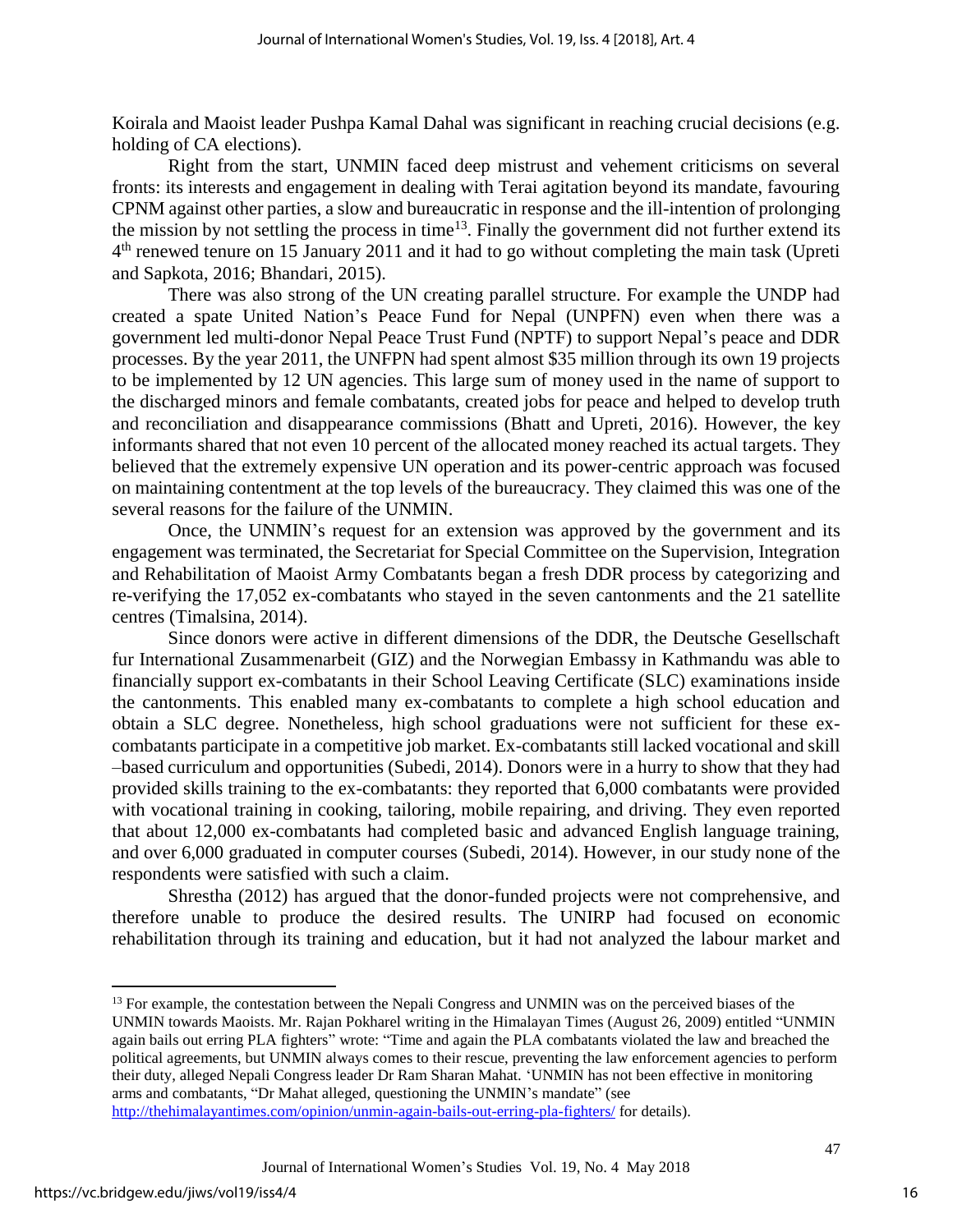livelihood opportunities, nor had it conducted a social-reintegration analysis. Because it ignored social reintegration desired results were not obtained.

#### *Retrospective opinion on their engagement in the armed insurgency*

While examining public opinion about the changes observed in the CPNM after the peace agreement, and once they came in power, we learned that public perception was hugely negative. The media had covered their lavish lifestyle and connections with the upper class people/businessmen and the power elites. They also documented the ignorant behavior of the Maoist leaders with their cadres and fighting forces. When asked about their retrospective assessment of the party, one woman stated:

"*Once the peace agreement was signed and we were kept in the cantonment, there was no proper discussion among the ex-combatants on the issues of verification, modality, rank and the packages. Hence, the reintegration ended up with 1,422 ex-combatants entering the Nepal Army out of which only 104 (7.31%) were female and a large number of ex-combatants (15,624) had to choose voluntary retirement—in which 3,454 (22.11%) were female. This was a grand failure of our leadership as they were not able to accommodate as many as possible into the Army. Originally, I was planning to join the Nepal Army but later they posed such difficult criteria and humiliating conditions, preventing a huge number of interested female ex-combatants from joining. So the reactionary forces wanted to prevent us from joining the army. I opted for voluntary retirement, but I firmly believe that the reintegration process was not only superficial and inappropriate but also blind to the special needs of women, lactating mothers, pregnant women and wounded women. The State abandoned us and they became successful because of our leaders. So I very much regret my decision to join the armed insurgency and hate the misleading leaders who gave us a false dream when they obtained power. When I joined the insurgency, I dreamed I would be able to dismantle the socio-political hierarchies, change religious and cultural exclusion, and end the vicious circle of poverty and inequality to create an equitable society. Our leaders took these issues very seriously during war time. However, over time, our dream shattered and our leaders totally abandoned us once they obtained power."*

From our focus group discussions, one to one informal conversation and in-depth interviews, we found the same level of frustration among the female ex-combatants. They were angry, frustrated, and annoyed with their rebel leaders. Their shared complaint was that the leaders forgot everything once they reached power. The reaction of the following respondent is also worthnoting. Reflecting the past, she said:

*"The Maoist ideology was so progressive; therefore, I reckoned that this would bring social and political transformations to our society. I was from the excluded, marginalised caste group and my family was facing brutal discrimination. Hence, I joined the armed conflict to change the situation. There were thousands of women like me who joined the insurgency. But regrettably, our dedication, devotion and contributions were abused by the leaders so that they could acquire*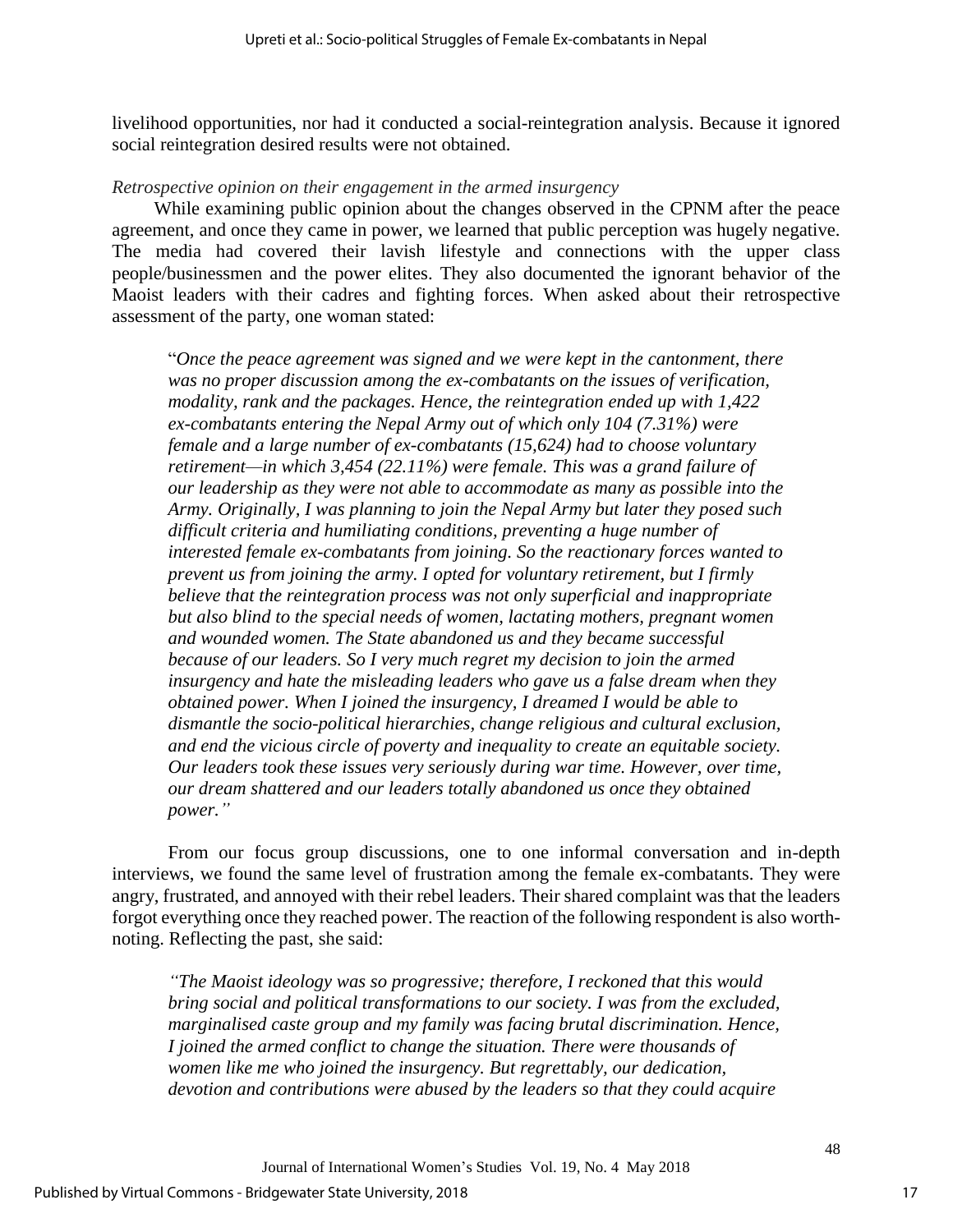*power—to be prime minister, vice president, finance minister, speaker of House of Representatives, and so on. Now they forgot the poor people neglecting to provide us with shelter, food and information about the enemy's plans. Many people sent their sons and daughters to the war when our party asked to send at least one person from each house to fight the regressive state forces. But once our leaders signed the CPA and AMMAA, and once they led the successive government they betrayed those people who were the foundation of our war. They betrayed us while they make the feudal, regressive forces of Nepal happy. I am so angry witnessing all these activities of our leaders*<sup>14</sup> ."

#### **Conclusion**

This study has identified several weaknesses, complications and consequent suffering of the ex-combatants in general and female ex-combatants in particular. The study examined five interrelated features of the DDR process: a) the process of what happened, how it happened and what were the results; b) the gender dimensions of the DDR; c) social relations of female excombatants; d) livelihood strategies and options for female ex-combatants; e) the role of international actors; and finally f) the opinions of female ex-combatants on their engagement in the insurgency and their leaders. We conclude that the DDR process was largely gender blind; topdown; highly contested, with mounting tension between the key stakeholders, ultimately marginalising the female ex-combatants. While examining the gender dimension of the DDR process, we came to the conclusions that neither the DR process, the peace process, nor the political process had taken gender issues seriously throughout the entire period. Although the Comprehensive Peace Agreement (CPA), and provisions of the UNSCR 1325 and 1820 offered a strong framework for gender sensitive approaches, including increasing the participation of women in peace negotiations and peace building processes, by keeping account of the different needs of women, women's perspectives were nonetheless lacking in demobilization and reintegration.

Even though the Constitution of Nepal 2015 required at least 33% female participation in State structures, the major political parties and the government failed to ensure this baseline participation. Though three of the five top posts of the State (the President, the Chief Justice and the Speaker of the Parliament) were women in the past three years, as a matter of pride for Nepal, gender sensitivity was not reflected in the DDR process.

Regarding the relationship between the female ex-combatants and the wider society after their integration, we conclude that the result are mixed. In many cases, social relations of female ex-combatants were affected by their behaviour during wartime, their marriages with other castes and ethnic groups and their personal skills. However, social attitudes were unfavourable toward their decisions, particularly in their native communities of those of their husbands. Hence, they often moved to new areas and city centres, fleeing from social ignorance, discrimination or criticism.

Based on our findings regarding the livelihood strategies and options for female excombatants, we conclude that their livelihoods are largely insecure, with very limited options because of faulty DDR procedures neglecting to properly train them in skill development and entrepreneurship. Instead, the whole focus was to get them out of cantonments. Hence, no sincere efforts were been made to ensure their livelihoods after they integrated into the community. Some

 $\overline{\phantom{a}}$ 

<sup>&</sup>lt;sup>14</sup> Interview with Sharada (name changed for security reason).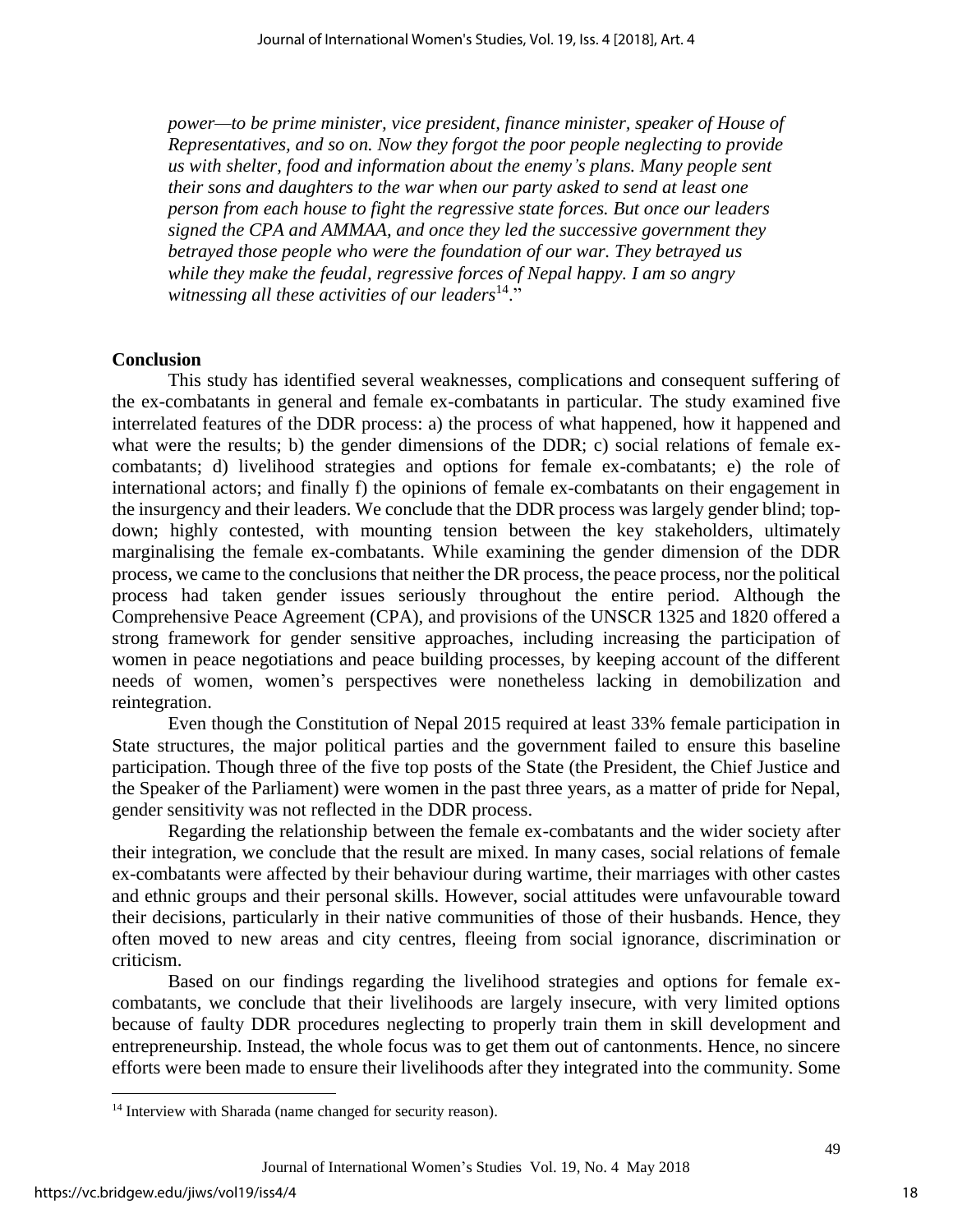donors supported some activities, but these were few in number, neither appropriate nor sustainable and implemented in very isolated ways.

Regarding the role of international actors, especially the mandated agency for supporting peace and the DDR process, the UN was highly controversial and contested. It was viewed by Nepali people and other political parties (except the CPNM) as biased, wanting to extend its tenure and therefore not driven to complete the DDR on time. Thus the Government did not further extend its 4th term. The role of international non-governmental organisations and bilateral donors was also sharply criticised, regarding engagement in sensitive political agendas such as federalism, radicalization in Terai, and ethnic divisions.

Regarding the opinions of female ex-combatants related to their engagement in the insurgency and their feelings toward their party leaders, most of our interviewees were regretful; they felt they had wasted their productive lives in the war, without accomplishing any achievements. Even with the advent of a Republic overthrowing the monarchy and the arrival of a secular state and federalism, they were nonetheless unable to secure a livelihood for poor and marginalised people. Most of the respondents opine that though the civil war was for a good cause the Maoist leaders created a crisis. Ultimately, they remain frustrated with the Maoist leaders, as if they were disposed of, without proper care.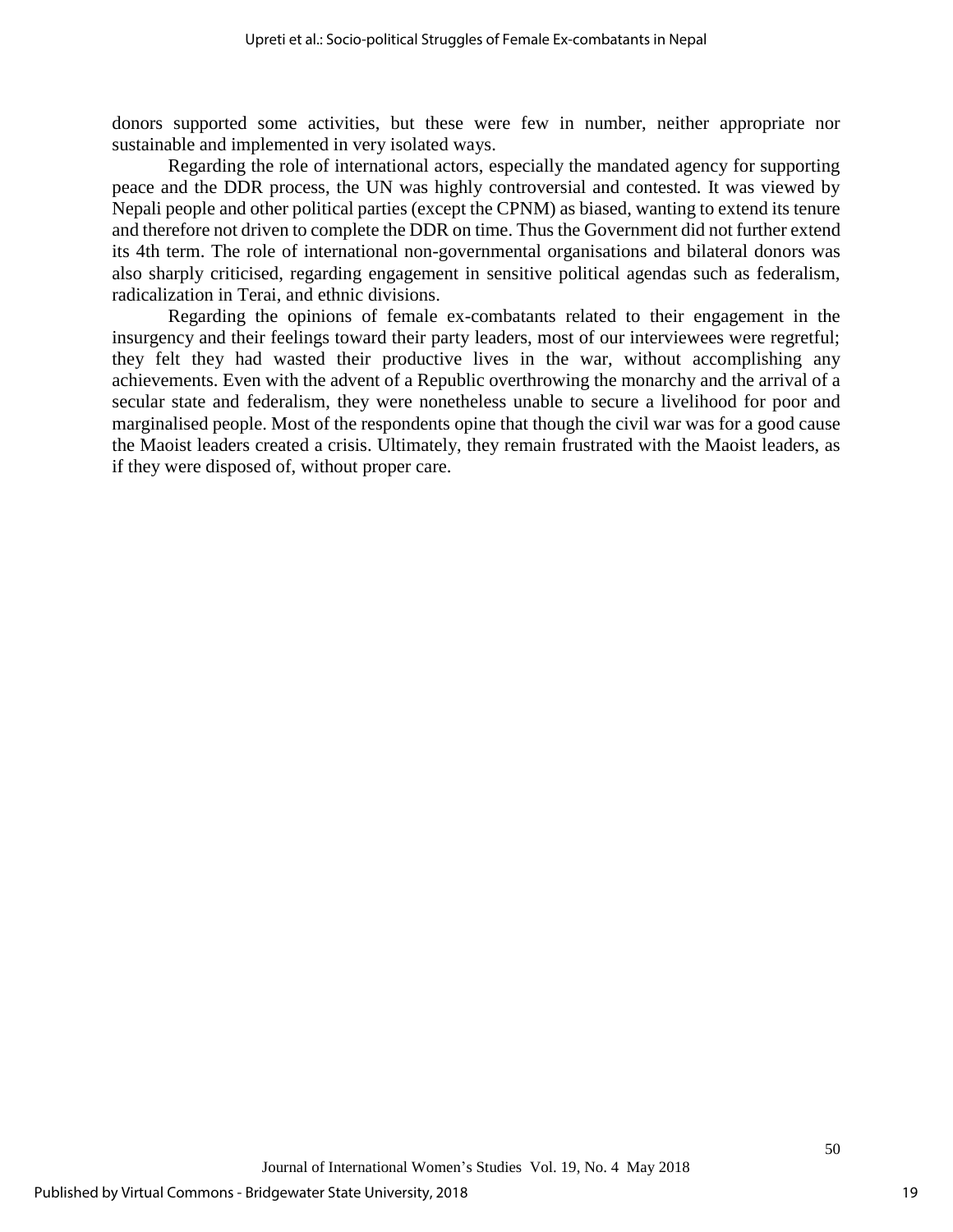## **References**

- Adhikari S. (2016), *Deft Defense*. In: Murthi L. and Varma M. (eds.), Garrisoned Minds: Women and Armed Conflict in South Asia. New Delhi: Speaking Tiger Publishing Private Limited. Pp. 110-127.
- Ariño, M. V. (2008). *Nepal: a gender view of the armed conflict and the peace process.* Peacebuilding Papers (Quaderns de Construcció de Pau).
- Bhandari, C. (2015). *The Reintegration of Ex-Maoist Combatants back into Nepali Society .* Economic & Political Weekly, February 28, 2015 vol. L, No 9.
- Bhatt, D. P. and Upreti B. R. (2016). *Disarmament, Demobilization and Reintegration of Female Ex-combatants in Nepal.* Kathmandu: Nepal Centre for Contemporary Research.
- Bhatt, D. P. (2010), *Challenges of Integration and Rehabilitation of the Combatants of Maoist Army*, in Emerging Security Challenges of Nepal, (Eds.) RajanBhattarai and Geja Sharma Wagle, NIPS, Kathmandu, 2010, pp. 297-299.
- Bhattarai S. (2016), *Battle within*. In: Murthi L. and Varma M. (eds.), Garrisoned Minds: Women and Armed Conflict in OSuth Asia. New Delhi: Speaking Tiger Publishing Private Limited. Pp. 128-142.
- Bogati S. (2014), *Assessing Inclusivity on the Post-War Army Integration Process in Nepal. Inclusive Political Settlements*. Berlin: Berghof Foundation. Available at: https://www.berghoffoundation.org/fileadmin/redaktion/Publications/Other\_Resources/IPS/IPSPaper11-

Assessing-Inclusivity-in-the-Post-War-Army-Integration-Process-in-Nepal\_English.pdf

- Colekessian, A. (2009). *Reintegrating Gender: A Gendered Analysis of the Nepali Rehabilitation Process.* The United Nations International Research and Training Institute for the Advancement of WomenUN-INSTRAW.
- Fajardo, J. P. (2010). *Across the Lines: The Impact of Nepal''s conflict on women.* Advocacy Forum.
- Falch, Å. (2010). *Women's Political Participation and Infleunce in Post-Conflict Burundi and Nepal.* Peace Research Institute of Oslo.
- Gautam, A. B. (2011). Where there are no men: Women in the Maoist insurgency in Nepal. In K. Visweswaran, *Perspectives on Modern South Asia: A Reader in Culture, History, and Representation.*. Oxford: Blackwell Blackwell. Pp. 340-348.
- Gellner, D. (2015). Rituals of Democracy and Development in Nepal. In S. H. Gerharz, *Governance, Conflict and Development in South Asia: Perspectives from India, Nepal and Sri Lanka*. Delhi : Sage Publications. Pp. 99-127.
- Goswami, R. (2015). *UNSCR 1325 and female ex-combatants: Case study of the Maoist women of Nepal.* UN Women .
- Hauge, W. (2015). *Disarmament, Demobilization and Reintegration Processes (DDR): The Gender Asset .* Oslo: Peace Research Institute Oslo (PRIO).
- Jackson, G. S. (2015). Lessons from Peace Processes:The Case of Nepal. In P. Jackson, *Handbook of International Security and Development. P*pp. 420-441.
- Khadka, S. (2012). *Female Combatants and Ex-combatants in Maoist Revolution and Their Struggle for Reintegration in Post-war, Nepal.* University of Tromsø.
- Khanal, R. K. (2012). Female Combatants in Maoist Insurgency and their Psychological Challenges for Integration in Post-Conflict Situation in Nepal: A Study on Satellite sub-Cantonments of Nawalparasi*.*